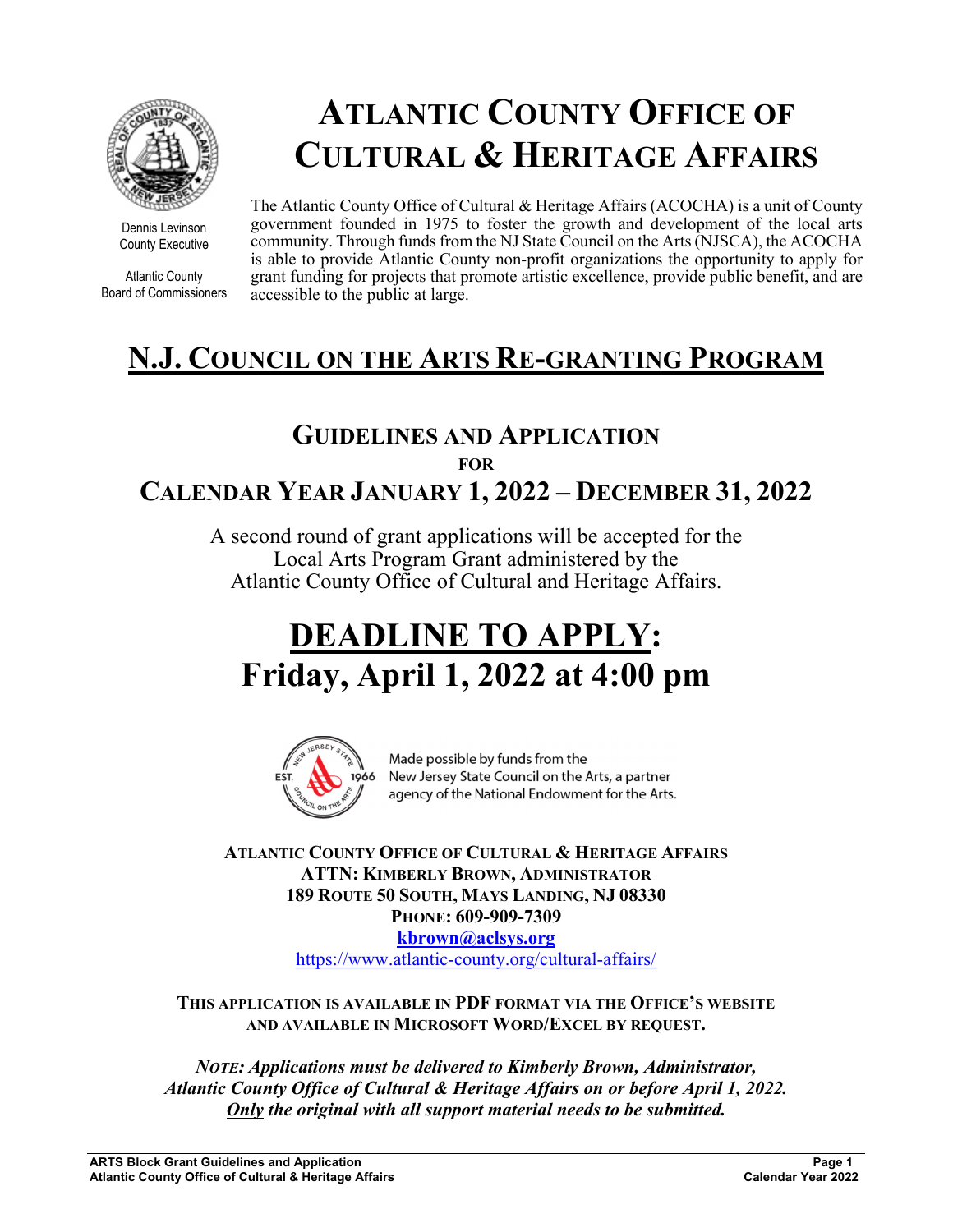## **ATLANTIC COUNTY OFFICE OF CULTURAL & HERITAGE AFFAIRS**

#### **COUNTY EXECUTIVE**

#### **DENNIS LEVINSON**

#### **BOARD OF COUNTY COMMISSIONERS**

**MAUREEN KERN,** *Chairwoman* **JOHN W. RISLEY, JR.,** *Vice-Chairman* **FRANK X. BALLES JAMES A. BERTINO ERNEST D. COURSEY RICHARD R. DASE CAREN L. FITZPATRICK AMY L. GATTO ANDREW W. PARKER, III** 

#### **CULTURAL & HERITAGE AFFAIRS ADVISORY BOARD**

**JUNE GRAY SHERIDAN,** *Chairperson* **SUBRATA CHOWDHURY VONNIE CLARK MICHAEL COOL NATHAN W. DAVIS, III CYNTHIA M. DOMINO GABRIEL J. DONIO CELESTE FERNANDEZ LEVI FOX GARY GIBERSON CONCETTA SOTO**

#### **GRANTS REVIEW PANEL**

**KAREN ABDUL MALIK/QUEEN NUR,** *Folk Life Center Director/Storyteller*  **KAREN CHIGOUNIS,** *Retired, former Director at Perkins Center for the Arts*  **MARISA BOZARTH,** *Burlington County Historian*  **OMAREY WILLIAMS,** *Cumberland County Shared Service Coordinator* 

#### **STAFF**

**KIMBERLY BROWN,** *Administrator*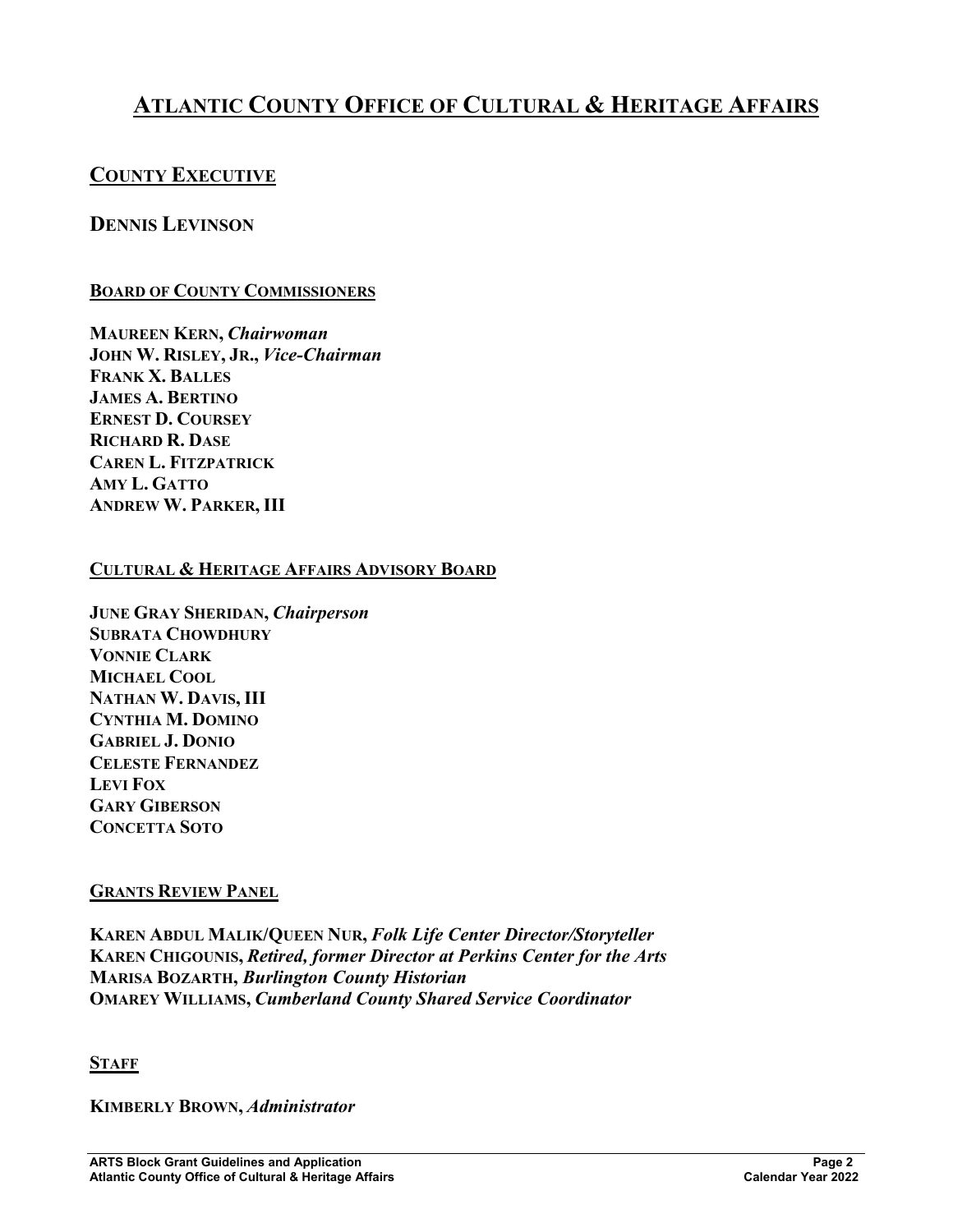## **TABLE OF CONTENTS**

| <b>INTRODUCTION</b>                             | PAGE 4         |
|-------------------------------------------------|----------------|
| <b>ELIGIBILITY</b>                              | PAGE 4         |
| <b>PROOF OF NON-PROFIT STATUS</b>               | PAGE 4         |
| <b>CATEGORIES OF FUNDING</b>                    | PAGE 5         |
| <b>FUNDING LEVELS</b>                           | PAGE 5         |
| <b>ELIGIBLE/INELIGIBLE EXPENSES</b>             | PAGE 6         |
| <b>MATCHING REQUIREMENTS</b>                    | PAGE 6         |
| <b>REVIEW PROCESS</b>                           | PAGE 6         |
| <b>APPEAL PROCEDURE</b>                         | PAGE 7         |
| <b>AWARDS</b>                                   | PAGE 7         |
| <b>FUNDING</b>                                  | PAGE 8         |
| <b>CULTURAL &amp; DISCIPLINE CODES</b>          | PAGE 8         |
| <b>BROADENING, DEEPENING &amp; DIVERSIFYING</b> | PAGE 9         |
| <b>ACKNOWLEDGEMENTS</b>                         | <b>PAGE 10</b> |
| <b>APPLICATION CHECKLIST</b>                    | <b>PAGE 11</b> |
| <b>SIGNATURE PAGE</b>                           | <b>PAGE 12</b> |
| <b>NARRATIVE INSTRUCTIONS</b>                   | <b>PAGE 13</b> |
| <b>NARRATIVE CHECKLIST</b>                      | <b>PAGE 13</b> |
| <b>PUBLICITY PLAN</b>                           | <b>PAGE 14</b> |
| <b>ADA PLAN</b>                                 | <b>PAGE 14</b> |
| <b>FORM A: ACTIVITIES CHART</b>                 | <b>PAGE 16</b> |
| <b>FORM B: EXPENSES CHART</b>                   | <b>PAGE 17</b> |
| <b>FORM C: INCOME CHART</b>                     | <b>PAGE 18</b> |
| <b>FORM D: FUNDRAISING CHART</b>                | <b>PAGE 19</b> |
| <b>FORM E: COMMUNITY CHART</b>                  | <b>PAGE 20</b> |
| <b>FORM F: BOARD &amp; GOVERNANCE CHART</b>     | <b>PAGE 21</b> |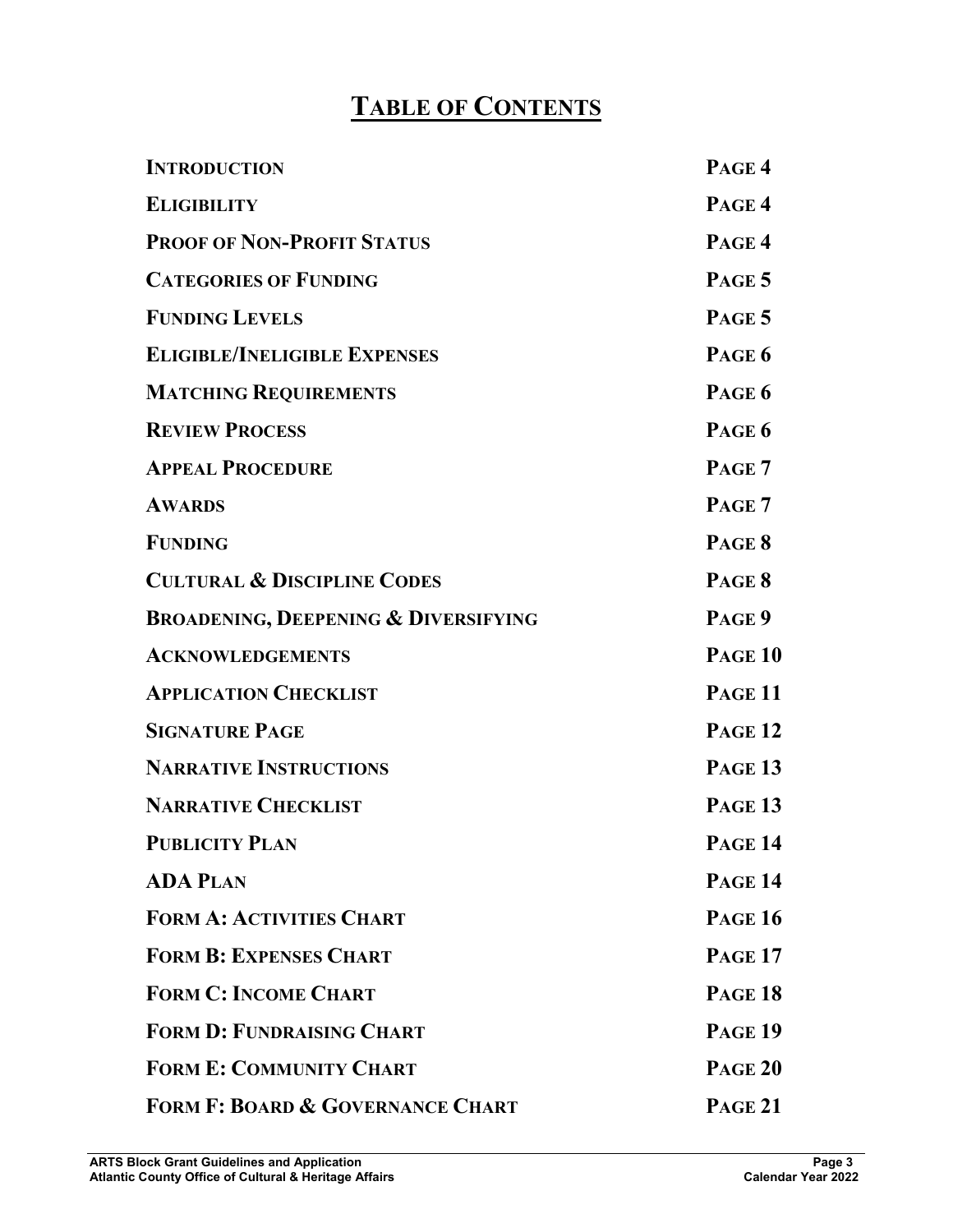#### **INTRODUCTION**

Thank you for having an interest in the Atlantic County Office of Cultural and Heritage Affairs' (ACOCHA) re-granting program. The ACOCHA is the organization charged by the County to recommend and administer programs to increase the visibility and impact of local and county arts, cultural values, goals and traditions of the community.

A significant part of the ACOCHA's work each year is the development and administration of the Block Grants provided by the New Jersey State Council on the Arts (NJSCA) and the New Jersey Historical Commission (NJHC). A Block Grant is a single proposal submitted to a single source to fund the projects and/or expenses of several organizations. The NJSCA and NJHC review the proposals, and based on the perceived quality of the proposed programming and the anticipated value to the community, they allocate funds from their annual budgets to the County. Using the same criteria, the ACOCHA then regrants some or all of the funding requested to the individual groups for implementation of their programs.

As you are working on this application, should you have any questions, contact Kimberly Brown at 609-909-7309 or kbrown@aclsys.org.

The NJSCA is the State agency charged with promoting interest in arts programs throughout the state. A portion of NJSCA's funding may come from the National Endowment for the Arts, and it is important to keep in mind that proposals submitted to the ACOCHA and by the ACOCHA must comply with guidelines established by all funding entities. It is therefore imperative that all information requested be supplied. Failure to do so will result in disqualification.

#### **ELIGIBILITY FOR THE ARTS REGRANT PROGRAM**

Any nonprofit group is eligible, including libraries, civic organizations, Y's, educational institutions (for non-standard extracurricular funding only), museums, historical groups, festival programs, arts councils and commissions, and creative groups in all disciplines. *Non-arts groups can apply for funding only to support arts-related programs.*

Any proposal that does not clearly support the arts, no matter how well prepared, will be denied funding. Arts as used in these guidelines include: visual arts, media arts, literature, crafts, music, dance, theater, and opera/musical theater. ACOCHA is open to other kinds of arts programming, but strongly recommends that you discuss the suitability of your project with the ACOCHA Administrator before beginning a proposal.

The State Council on the Arts does not permit county agencies to award fellowships. Any funding requested by an individual artist is considered a fellowship, and is not eligible for Block Grant funding. Individual artists are encouraged to apply directly to the NJSCA.

#### **PROOF OF NON-PROFIT STATUS MUST BE PROVIDED**

Recipients of grant funding must comply with the Fair Labor Practices Law in the payment of supporting personnel at least the minimum compensation level prevailing for persons employed in similar activities. They must comply with the Civil Rights Act of 1964 and the Rehabilitation Act of 1973, as amended, and with the Americans with Disabilities Act. The organization must clearly explain its mission relating to history.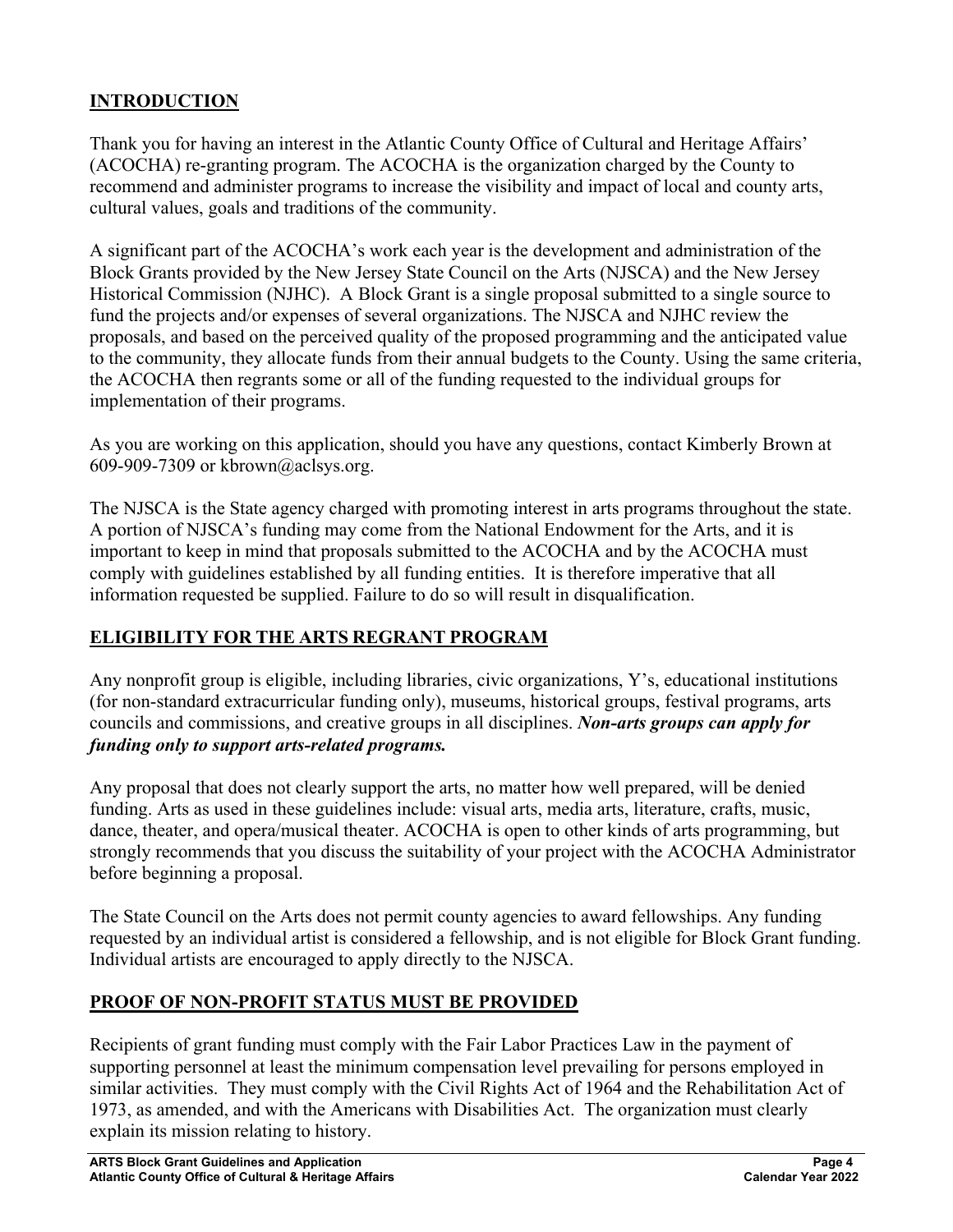#### **CATEGORIES OF FUNDING:**

There are four categories of funding under ACOCHA's regrant program. Please take note of the changes to the maximum award amount. This year the State Council received additional funding and is passing it on to its grantees. For 2022, they awarded a **one-time increase** to all counties within the state. *Since this funding is not guaranteed beyond 2022, it is imperative to not anticipate these potential award amounts when budgeting in the future.* **Organizations may apply for one (1) arts re-grant and one (1) history re-grant per year.**

**Technical Assistance (TA):** For emerging/developing, minority arts, or special constituency organizations that demonstrate promise, and the ability to realize organizational stability through targeted financial assistance. TA grants are also available to existing arts organizations wishing to address a specific development problem within an organization. **Maximum Award: \$2,000**

**Special Project (SP):** Funding is for any nonprofit group, regardless of the intent of its charter to sponsor a special arts related project. The Special Project funding is intended to allow, for example, a civic organization to present a music program as part of its annual holiday celebration; a social organization to mount an art exhibit/festival; or the local YMCA to stage a theatrical performance. **Maximum Award: \$10,000** 

**General Programming Support (GPS):** Funding is for any nonprofit group, regardless of the intent of its charter, to offset the expense of presenting major, on-going arts programming. The programming should have a mission and goals and contain multiple events or activities. Activities could include a series of concerts, art lectures or other multiple events throughout the year and is distinguished from Special Projects by having multiple events rather than a single activity within a calendar year.

#### **Maximum Award: \$10,000**

**General Operating Support (GOS):** This funding is for groups whose charter is primarily arts related. It is designed to provide general operating support for groups that increase arts exposure within the community. This would include, but is not limited to: community theater groups, dance companies, not-for-profit museums or galleries, orchestras, and singing groups who exist primarily to create and/or perform art projects/programming. General Operating Support funding is more stringent in its requirements and more detail is required in substantiating fiscal responsibility. **Maximum Award: \$20,000** 

#### **FUNDING LEVELS**

The maximum request for funding is listed with each category above. It is important to understand that grants are competitive, and the final awards are based on artistic merit, documentation of past programming, financial and administrative capability, and the quality of the project. The completeness and correctness of the application submitted to the ACOCHA will also be a factor in award considerations.

We ask that applicants use good judgment when completing the budget information. Inflated budgets will be flagged, and may adversely affect funding decisions at all levels of review. *Applicants are encouraged to submit budgets that accurately reflect their needs*. Although the ACOCHA always receives more requests than funds available, every effort will be made to award appropriate funding.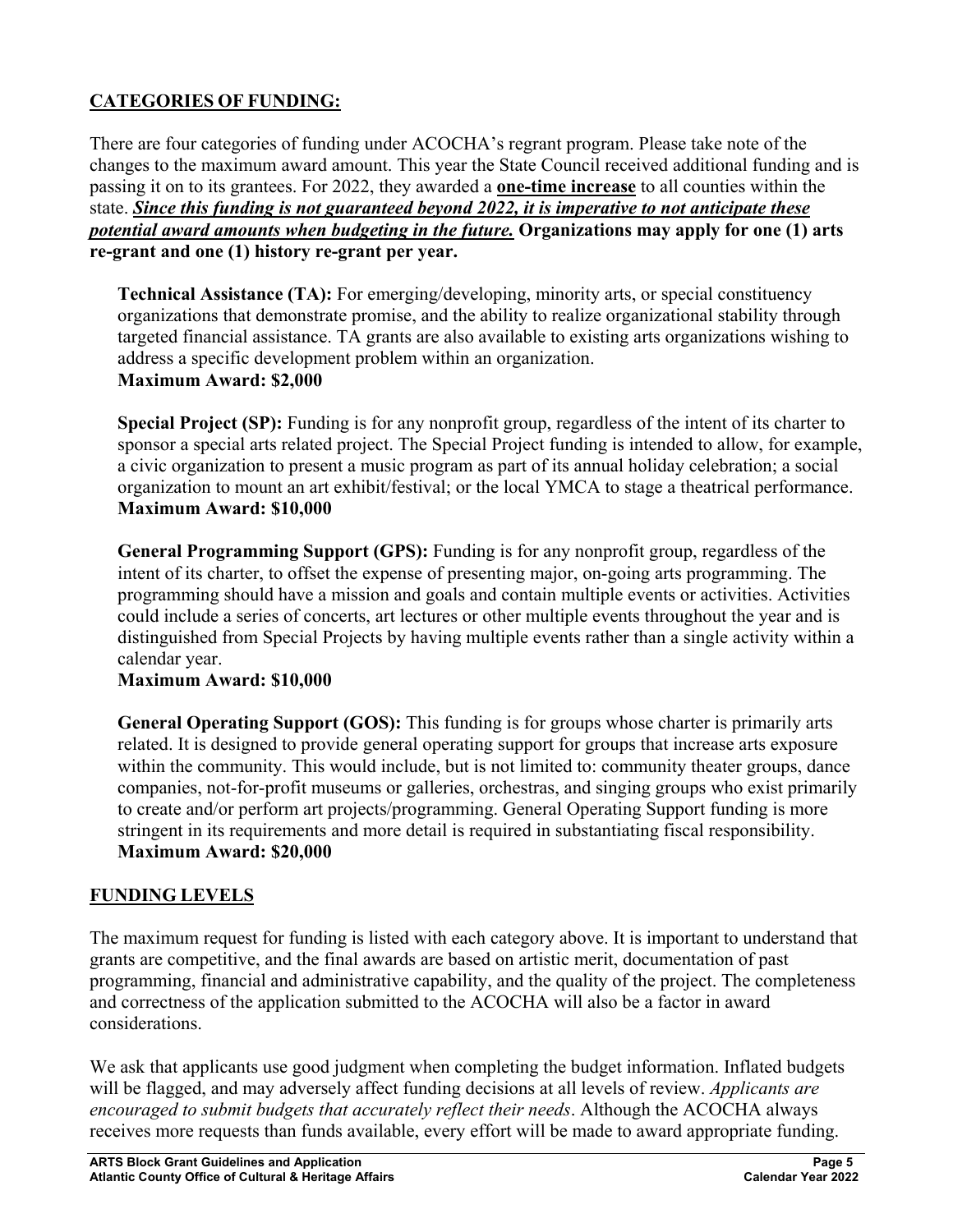Please do not hesitate to request more funding if your project truly requires it, and you can justify the expenses. *It is not our intent to restrict your vision, but rather to encourage fiscal responsibility.* 

### **ELIGIBLE/INELIGIBLE EXPENSES**

- There are limits on what is acceptable for funding by the NJSCA. Capital expenses or equipment needs are **NOT** permitted. Any material with a three year or longer life expectancy (i.e. photocopier, fax machine, a/v equipment, equipment leases, musical instruments, real estate, etc.) are considered capital expenses for the purposes of this grant.
- Some reusable materials are permitted, such as sets constructed for a theater presentation or the purchase of sheet music for a performance.
- Funds may **NOT** be used for deficit reduction or for the replacement of funds normally budgeted for the organization's activities.
- Funds may **NOT** be used for entertaining, such as costs for food or beverages; however, those expenses, if part of the project, may be shown as a match.
- Funds may **NOT** be used for scholarships.
- Projects must commence no sooner than January 1, 2022 and must be completed on or before December 31, 2022.
- *Proposals must be for projects/programming that take place within Atlantic County.*
- If unsure, please ask!

## **MATCHING REQUIREMENTS**

Each organization must match the funding requested from the ACOCHA's Block Grant program at least on a 1:1 basis (colleges and universities must match on a 2:1 ratio). That is, for each dollar you request, you must be able to provide a dollar from other funding sources. These sources may include other government agencies (excluding the ACOCHA and NJSCA), private contributions, membership fees, admission to programs, and other grants, etc. 75% of the contributions must be cash. In-Kind services can be allotted for the remaining match. Salaries and benefits for employees of the organization may be considered part of the cash match for that part of their job that is related to the project in question. Take note, volunteer hours at a rate of \$28.54 per hour can be utilized for in-kind.

#### **REVIEW PROCESS**

During each grant cycle, a Grant Writing Workshop is held to provide applicant organizations the opportunity to meet with ACOCHA staff, review the requirements for the proposal, and ask questions and explore ideas for qualifying projects. All organizations planning to submit a proposal are encouraged to send a representative to the meeting, preferably the person responsible for organizing the proposal and writing the narrative.

Once submitted, the Administrator confirms all required information is included, then prepares review packets for the Grants Review Panel. All applications are carefully reviewed by this independent panel of arts and history professionals. The proposals are evaluated for artistic merit, the manner in which the proposals address the needs of the community, compliance with local, state and federal law, the applicant's administrative capabilities and prior program and funding history, where available.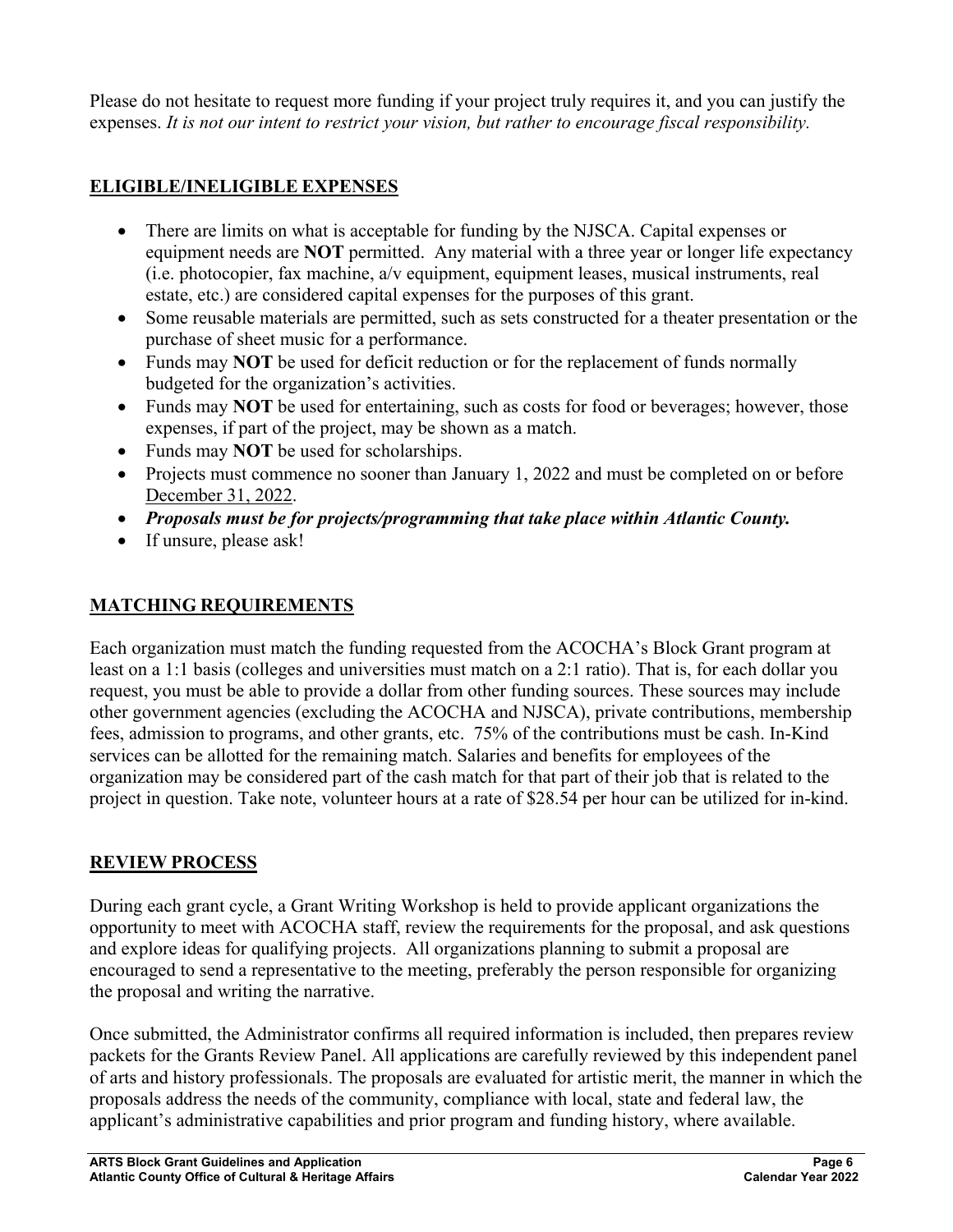The panel will make recommendations and scores to the ACOCHA based on the criteria below:

- 1. Quality of Art, Education or Creative Experience: Does the project, program or institution have a system or plan to ensure the highest quality to the work being conducted? Is the organization listening to numerous interests and points of perspective? Is the work or organization engaging and thought-provoking? How innovative is the concept?
- 2. Audience Engagement: Audiences seek experiences that are active, immersive and even social. How well does the organization understand and know its audience? Is the activity participatory or have a participatory component? Is there a learning component? Is the experience more than a singular event and include ways of continuing interaction and impact?
- 3. Attendance/Quantitative Impact: How many individuals will be touched by this programming in some way? Are there plans to reach as many people as possible? Is the marketing inclusive (i.e. are there efforts to reach a diverse audience)?
- 4. Governance: Does the organization have a track record of good programming administration? Is the governance (staff and board) diverse and inclusive? Is the governance representative of the community being served? Are high standards of professional conduct in place? Does the program or institution conduct critical assessment to determine success and impact?
- 5. Budget: Does the organization seem to have a realistic grasp of the programming costs? Is the organization working to diversify funding sources across government, foundation, business and audience/member giving? Is efficiency a consideration in programming goals?

The funding decisions are not made with regard to an upper limit. The panel may recommend reduced funding because of procedural failings or because the panel feels that the amount requested cannot be justified by the scope of the project, but it will not reduce the amount requested simply to fall under an artificially constructed dollar limit. The Panel's recommendations are then submitted to the ACOCHA, which makes award recommendations to the Advisory Board. Upon final approval, award letters will be sent from the County Executive to all grant recipients.

## **APPEAL PROCEDURE**

Applicants may appeal the decision of the ACOCHA upon receipt of the County Executive's Award letter. **Please note: Appeals can be made only on the grounds that the application was misinterpreted or misunderstood. No appeal will be heard based solely on disagreements with the recommended funding level.** No new information will be accepted for consideration, and additional segments cannot be added to increase the funding. **Applicants will have two weeks from receipt of the award letter to file an appeal with the ACOCHA.** 

## **AWARDS**

Awards will be made by letter in late December. Groups should not begin projects dependent on NJSCA funds until they have received official notification of the award amount. Every effort will be made to determine the likelihood of funding based on the best information available at the time, but no guarantee of funding can be made until the results are officially announced.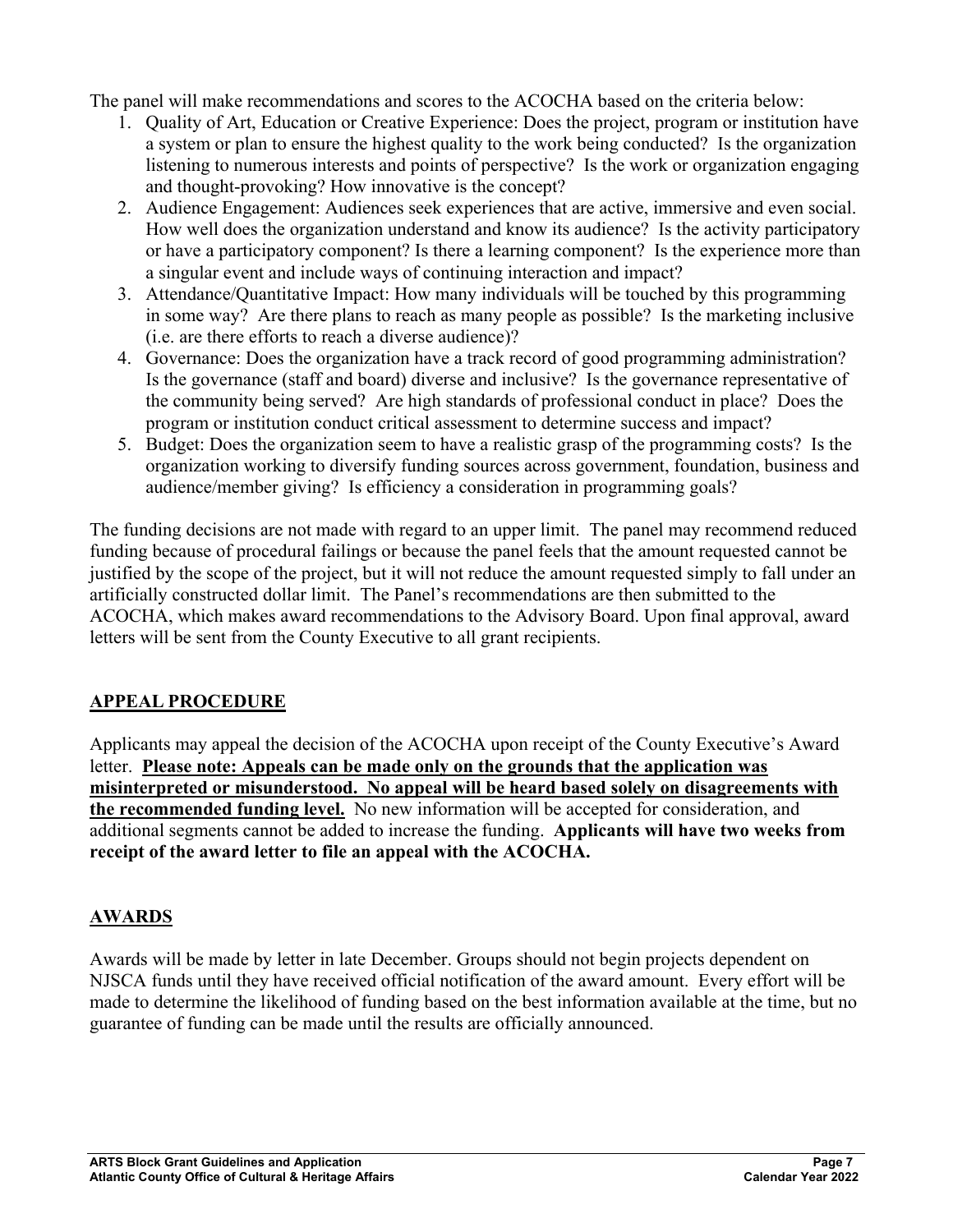#### **FUNDING**

Grant funds are distributed in two payments. The first payment will be made early in 2022, after the terms and specifications of the award are met and agreements are signed. You must also allocate the funds that will be available, and advise us of any changes that will be necessary to programs if there were reductions in funding at this time. The first payment is 75% of the final award amount.

The second payment (25%) is made in January/February 2023, after the Final Report is submitted and approved. Receipt of the final payment is dependent on several factors:

- 1) Programs must be completed and funds utilized in strict compliance with the plans outlined in the proposal;
- 2) Any changes in the program must be reported in the Final Report, and must have been discussed with ACOCHA staff *prior* to implementation;
- 3) A Final Report must be on file at the ACOCHA office;
- 4) The ACOCHA and the State Council on the Arts must have been credited in all advertising and published programs;
- 5) The organization must have provided and documented the required cash matching funds.

All or part of the final payment may be withheld if the above conditions are not met, or if other requirements that may be stipulated by the ACOCHA or NJSCA during the contract period are not met. The extent of the monies that are withheld will be based on the individual circumstances.

#### **Organizations may not receive grants from both the Atlantic County Office of Cultural and Heritage Affairs and the New Jersey State Council on the Arts in the same funding cycle.**

#### **CULTURAL & DISCIPLINE CODES**

The following codes are required by the State, and must be specified on the signature page of your grant application. *The Cultural Code that applies is the one that best represents the predominant composition of your board and/or staff.* If the program itself is targeted at a special constituency to promote cultural diversity, that should be noted in the narrative.

| <b>Cultural Codes:</b>   | A       | Asian                                             | B  | African-American                   |
|--------------------------|---------|---------------------------------------------------|----|------------------------------------|
|                          | $\bf H$ | Hispanic                                          | N  | Native American / Alaska Native    |
|                          | W       | White, not Hispanic                               | P  | Native Hawaiian / Pacific Islander |
|                          | G       | General (no single race represents more than 50%) |    |                                    |
| <b>Discipline Codes:</b> | 01      | Dance                                             | 08 | Photography                        |
|                          | 02      | Music                                             | 09 | Media/Arts                         |
|                          | 03      | Opera, Musical Theatre                            | 10 | Literature                         |
|                          | 04      | Theatre                                           | 11 | Interdisciplinary                  |
|                          | 05      | Visual Arts                                       | 12 | Folk Arts                          |
|                          | 06      | Design Arts                                       | 14 | Multidisciplinary                  |
|                          | 07      | Crafts                                            | 17 | Presenters                         |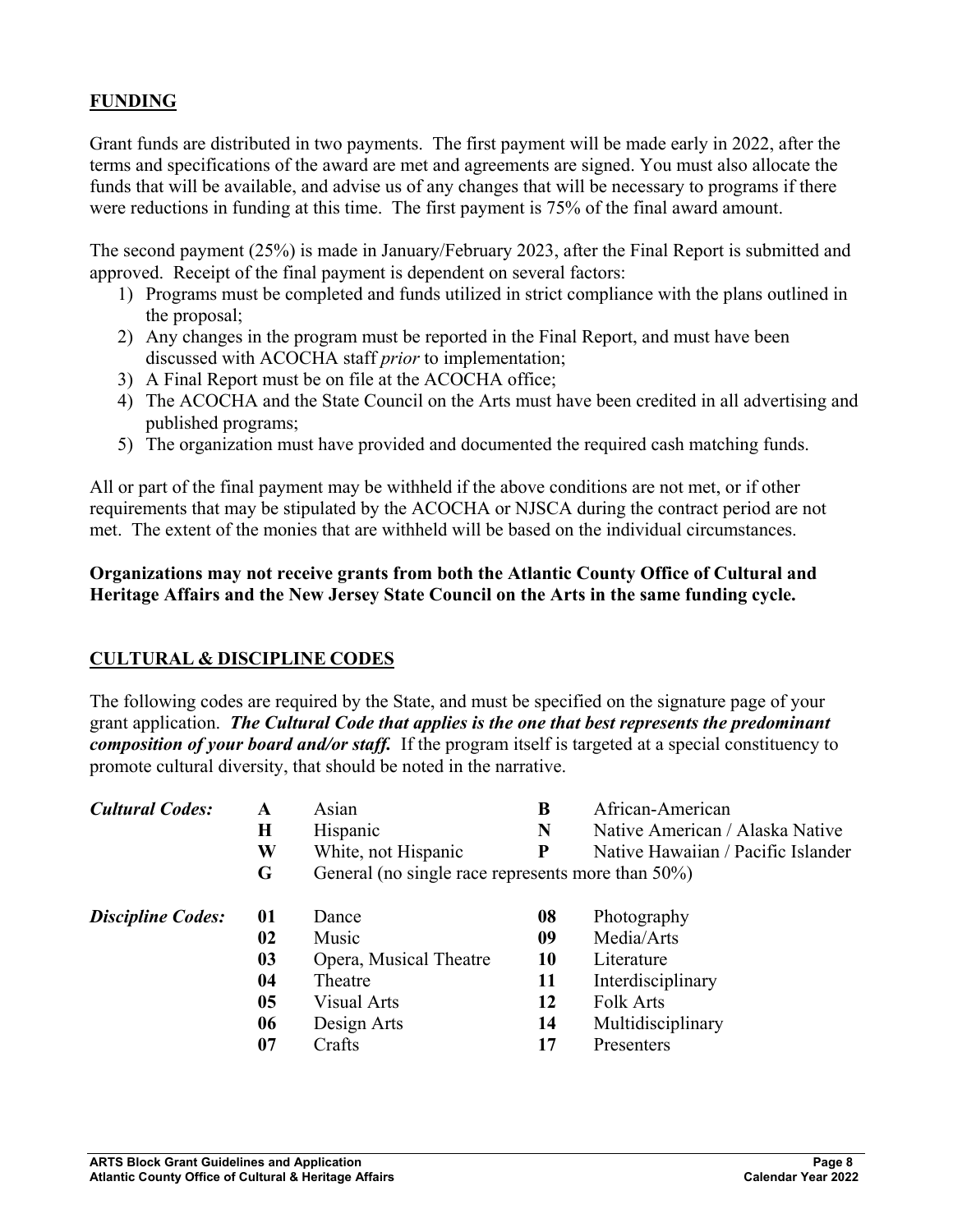#### **BROADENING, DEEPENING & DIVERSIFYING**

#### **Helping to Build Audiences & Participation**

- **Diversify participation**: attracting different kinds of people than the regular audience to programs.
- **Broaden participation:** attracting more people or a larger number of people than the usual participation rate.
- **Deepen participation:** increasing the current participants' levels of involvement in the program and/or the organization.

The NJSCA and the ACOCHA share an interest in building audience participation in Atlantic County. The narrative will direct applicants back to this page to answer one question. The hope is that each applicant will give additional consideration to reviewing the barriers that might keep an individual from participating in their program(s) and put into place an effort to remove those barriers. These participation goals are based on research done by the Wallace Foundation. Each participation goal is appropriate for a specific target population and this specific target population determines which factors are relevant in devising effective tactics, in example:

- 1. Efforts to diversify participation are most appropriate for individuals not inclined to participate. These people believe the arts are not likely to be of benefit to them and thus must be persuaded of the benefits they could derive from participation. They are at the stage in the decision making process where perceptual factors are most relevant.
- 2. Efforts to broaden participation are most appropriate for individuals already inclined to participate but not currently doing so. These individuals must be provided with information on what types of programs are available, when, and at what prices, and on why these programs might interest them. In other words, this group is at the stage of the decision making process where practical factors are most relevant.
- 3. Efforts to deepen participation are most appropriate for individuals currently participating. For these people, the challenge is to convince them to become more involved, which means making their participation more rewarding. The key goals here are to increase these people's knowledge of the art form relevant to them and to instill in them a sense of belonging to the institution's community. In other words, this group is at the stage where the experience factors are most relevant.

#### **Target Tactics to Build Participation**

- 1. **DIVERSIFY**-*Increase participation among people not inclined to participate*. The greatest challenge is to overcome the perceptual barriers and change their attitudes toward the arts. As long as these people view the arts as exclusive, elite, abstract, or otherwise not related to their lives, they will not consider participating. The aim here is thus to make them see the arts as accessible, tangible, and more closely related to their everyday lives. Specific outreach tactics might include programming that relates to their particular interests, sending artists into their communities to discuss art, and helping them recognize the continuum between entertainment forms they may be familiar with (e.g., commercial films, religious music) and the more traditional nonprofit arts (e.g., theater and music). To reach this group, organizations may need to send representatives to non-arts venues where these individuals spend their time and feel comfortable. Another tactic is to emphasize the social aspects of the arts, which might entail approaching individuals through their own social groups and emphasizing the opportunities the arts offer for social interaction.
- 2. **BROADEN**-*Increase participation among the population inclined to participate but not currently doing so.* The key is to overcome the existing practical barriers. The main barrier for this group is likely to be lack of information about an organization's programs and what's offered. Other barriers are inconvenience of the programs, high prices, lack of access to program venues, and childcare problems. The aim here is to understand the life-styles of these people and to adjust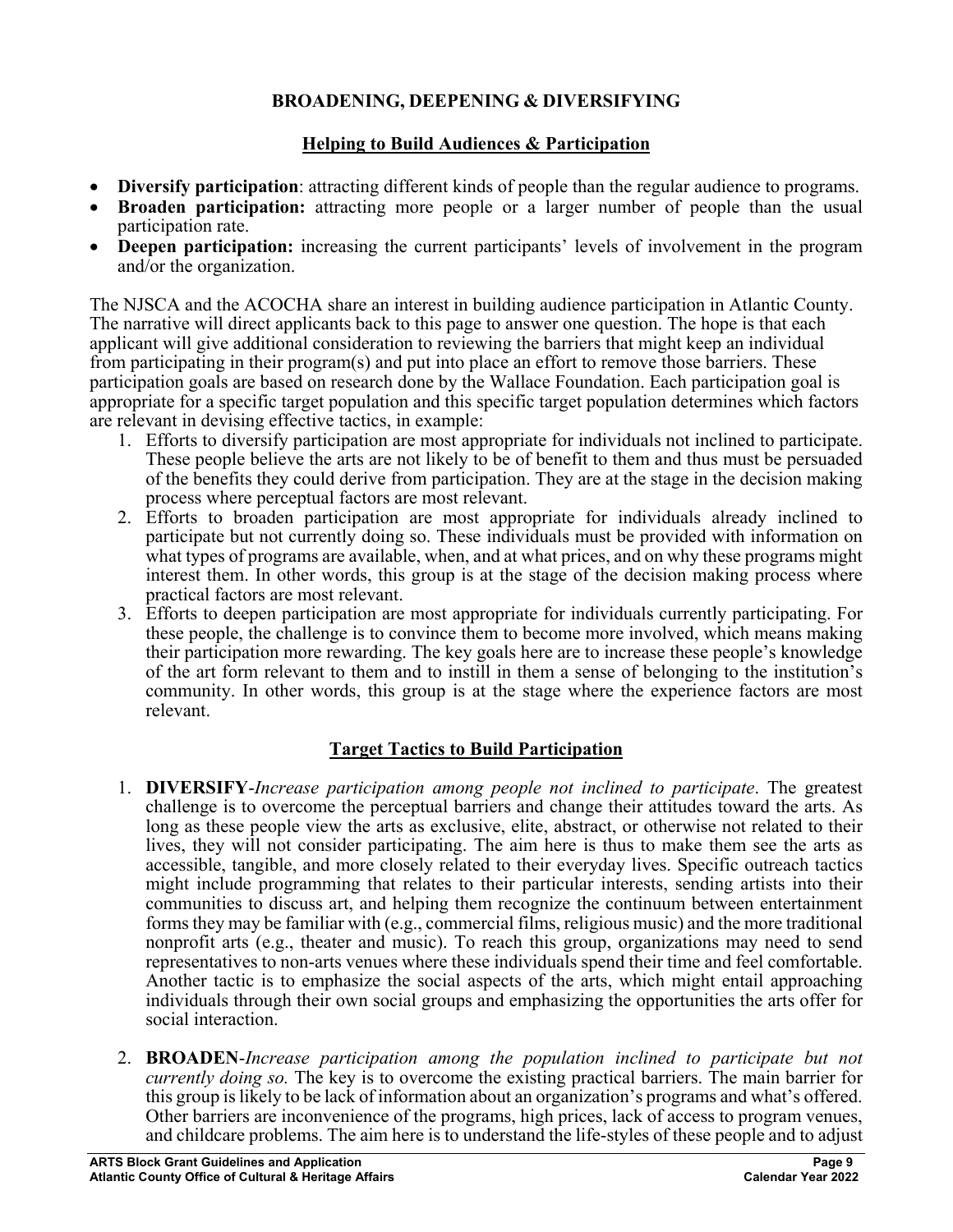accordingly. Getting the needed information to these people may involve first determining the channels they use to get information (the media; personal recommendations from friends, relatives, or community groups; presentations at workplaces, direct mailings, etc.) and the types of messages best for reaching them (messages that emphasize aspects likely to resonate with particular age or ethnic groups or that highlight the creative aspects of the arts). Similarly, to help overcome the practical barriers to this population's participation, program schedules and locations might be varied, transportation provided, and programs and activities priced more affordably.

3. **DEEPEN**-*Increase the level of involvement of current participants.* The key is to make the participant's arts experiences as rewarding as possible. One tactic is to increase this population's knowledge about the arts by providing special events, seminars, workshops, and pre and postperformance discussions. Another tactic is to enhance the social dimension of the arts experience by offering social events before or after programs, the aim is to develop a sense of belonging to a community.

#### **ACKNOWLEDGEMENTS**

The Atlantic County Office of Cultural and Heritage Affairs and the New Jersey State Council on the Arts must be credited in promotional literature (posters, flyers, programs, etc.) and press releases.

#### **Use the following language and NJSCA logo in crediting the agencies for arts funding:**



Made possible by funds from the Atlantic County Office of Cultural & Heritage Affairs, a partner of the New Jersey State Council on the Arts.

Additionally, the N.J. State Council on the Arts logo must be placed on all promotional materials for programs being funded through re-grant awards. Logos will be emailed to you upon request.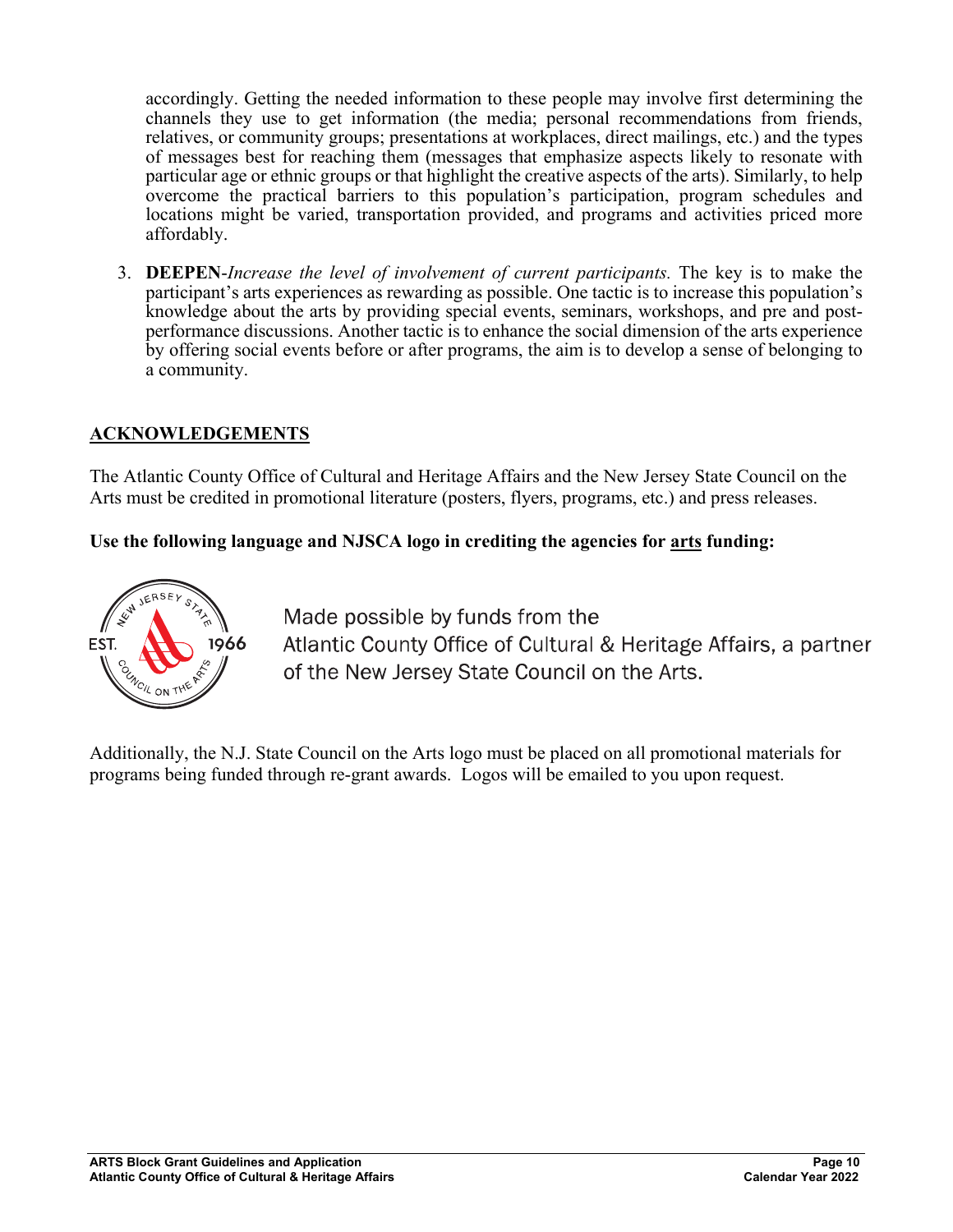#### **Atlantic County Office of Cultural and Heritage Affairs ARTS Block Grant Application Checklist**

**This checklist (completed in its entirety, signed and dated) must accompany the original copy of the application (no additional copies are required). Please do not staple.** 

#### *THE CHECKLIST ITEMS REPRESENT THE ORDER IN WHICH THE APPLICATION SHOULD BE PACKAGED. DO NOT STAPLE!!!*

| <b>TA</b> | SP | <b>GPS</b> | <b>GOS</b> | <b>DESCRIPTION</b>                                                                                                                                              |
|-----------|----|------------|------------|-----------------------------------------------------------------------------------------------------------------------------------------------------------------|
|           |    |            |            | Application checklist                                                                                                                                           |
|           |    |            |            | Signature page (SIGNED IN BLUE INK)                                                                                                                             |
|           |    |            |            | Narrative (3-5 pages, 1.5" spaced, no smaller than 12-point font). The                                                                                          |
|           |    |            |            | narrative should detail the history of the organization and be updated                                                                                          |
|           |    |            |            | annually to include goals and results in the preceding calendar year.                                                                                           |
|           |    |            |            | Activities Chart (Form A)                                                                                                                                       |
|           |    |            |            | Local Arts Finance Chart - Expenses (Form B)                                                                                                                    |
|           |    |            |            | Local Arts Finance Chart - Income (Form C)                                                                                                                      |
|           |    |            |            | Local Arts Finance Chart – Fundraising (Form D)                                                                                                                 |
|           |    |            |            | Community Chart (Form E)                                                                                                                                        |
|           |    |            |            | Board & Governance Chart (Form F)                                                                                                                               |
|           |    |            |            | Resumes of Key Staff: This item may include biographies and should                                                                                              |
|           |    |            |            | include information on artists proposed to be hired with grant funds.                                                                                           |
|           |    |            |            | Copy of By Laws (GOS and first-time applicants)                                                                                                                 |
|           |    |            |            | Copy of audit or financial review (Note: At a minimum, for non-government                                                                                       |
|           |    |            |            | non-profits this must include the organization's most recent IRS Form 990.                                                                                      |
|           |    |            |            | Preferably, the Better Business Bureau Standard 11 should be followed: When                                                                                     |
|           |    |            |            | total annual gross income exceeds \$500,000, complete annual financial statements<br>audited in accordance with generally accepted auditing standards should be |
|           |    |            |            | submitted. For organizations whose annual gross income is less than \$500,000, a                                                                                |
|           |    |            |            | review by a certified public accountant is sufficient to meet this standard. For                                                                                |
|           |    |            |            | organizations whose annual gross income is less than \$250,000, an internally                                                                                   |
|           |    |            |            | produced, complete financial statement is sufficient to meet this standard.)                                                                                    |
|           |    |            |            | ADA Plan Narrative OR Copy of Board Approved ADA Plan                                                                                                           |
|           |    |            |            | Copy of Board Approved Long Range Plan                                                                                                                          |
|           |    |            |            | Support materials: brochures, press clippings, programs, flyers etc.,                                                                                           |
|           |    |            |            | limit of five (5) samples. Organizations who have previously received                                                                                           |
|           |    |            |            | funding, please include examples showing correct funding credit line.                                                                                           |
|           |    |            |            | For collaborative projects: a letter of commitment from the partnering                                                                                          |
|           |    |            |            | school, organization or institution                                                                                                                             |
|           |    |            |            | For publication projects: writing sample from manuscript,                                                                                                       |
|           |    |            |            | representative illustrations, and production bid sheet from printer                                                                                             |
|           |    |            |            | For exhibition projects: exhibition outline, photos of representative                                                                                           |
|           |    |            |            | objects with captions                                                                                                                                           |

Signature \_\_\_\_\_\_\_\_\_\_\_\_\_\_\_\_\_\_\_\_\_\_\_\_\_\_\_\_\_\_\_\_\_\_\_\_\_\_\_\_\_\_\_\_\_ Date \_\_\_\_\_\_\_\_\_\_\_\_\_\_\_\_\_\_\_ Organization \_\_\_\_\_\_\_\_\_\_\_\_\_\_\_\_\_\_\_\_\_\_\_\_\_\_\_\_\_\_\_\_\_\_\_\_\_\_\_\_\_\_ Phone \_\_\_\_\_\_\_\_\_\_\_\_\_\_\_\_\_\_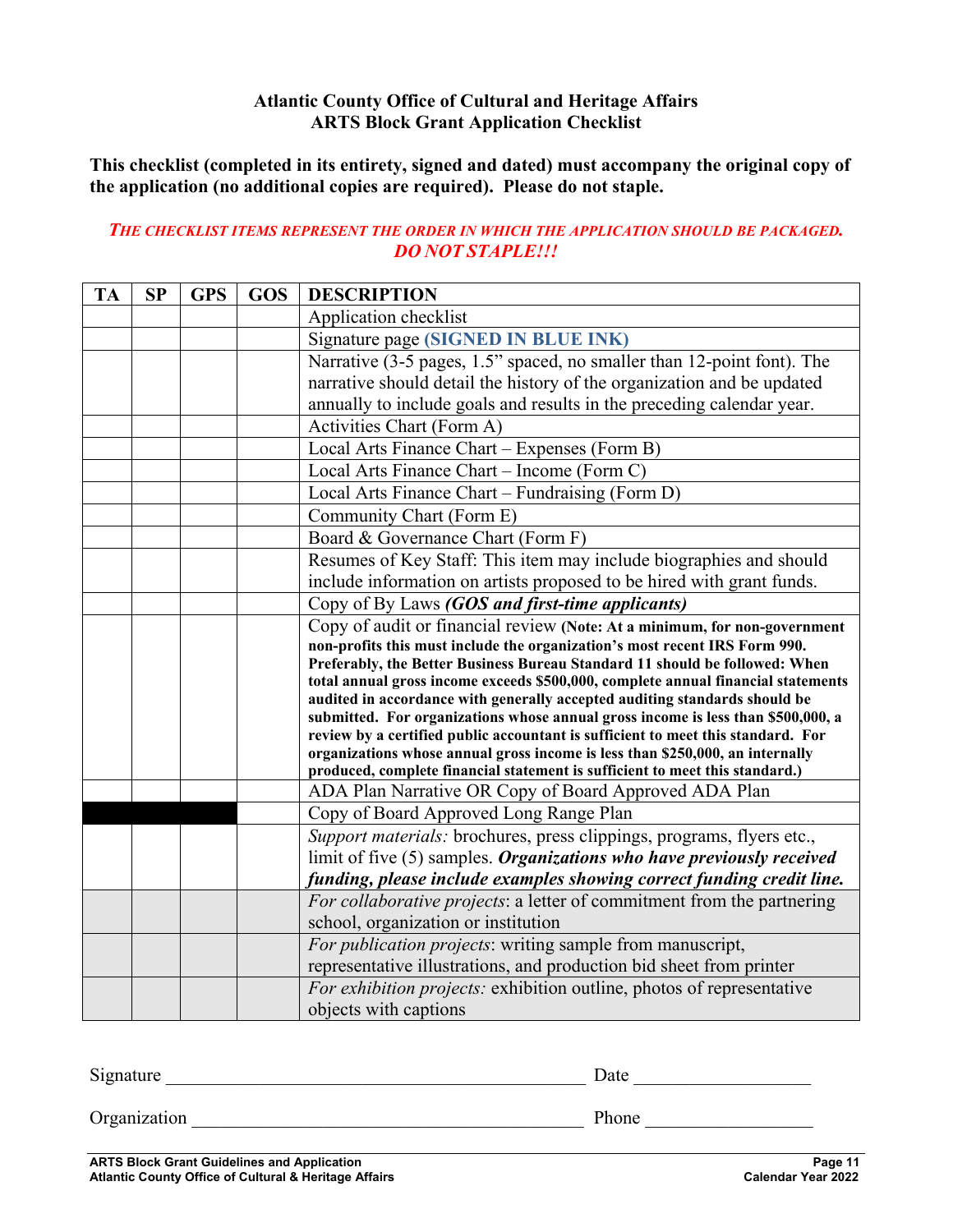## **Atlantic County Office of Cultural and Heritage Affairs – ARTS Block Grant Application SIGNATURE PAGE**

| Complete all forms in a clear and concise manner. |                                                                                                                                                                                  |                       |  |
|---------------------------------------------------|----------------------------------------------------------------------------------------------------------------------------------------------------------------------------------|-----------------------|--|
|                                                   | THE DEADLINE FOR ALL APPLICATIONS IS:                                                                                                                                            | FRIDAY, APRIL 1, 2022 |  |
|                                                   |                                                                                                                                                                                  |                       |  |
|                                                   |                                                                                                                                                                                  |                       |  |
|                                                   | Phone: Fax: Fax: Email: Email:                                                                                                                                                   |                       |  |
| <b>Contact Person and Phone Number:</b>           |                                                                                                                                                                                  |                       |  |
| Federal ID No.                                    |                                                                                                                                                                                  | Tax Exemption No.     |  |
| NJ Charities Registration #                       |                                                                                                                                                                                  |                       |  |
|                                                   | Congressional District: State Legislative District: Cultural Code: Discipline: Discipline: $\frac{\text{Cultural Code:}}{\text{(for Cultural and Discpline codes, see page 8)}}$ |                       |  |
| Program Summary (100 words or less):              |                                                                                                                                                                                  |                       |  |

#### **Enter the Award Request in ONLY ONE of the following funding categories:**

| Technical Assistance Amount Requested - \$2,000 Max         |  |
|-------------------------------------------------------------|--|
| Special Project Amount Requested - \$10,000 Max             |  |
| General Programming Support Amount Requested - \$10,000 Max |  |
| General Operating Support Amount Requested - \$20,000 Max   |  |

**CERTIFICATION:** *(2 different signatures are required) (sign in blue ink after printing the page)* 

*I certify to the best of my knowledge and belief, the information in this application is true and accurate. I further understand that submission of this application implies prior review and representations therein by my organization's board or appropriate governing body. I also understand and agree that submission to Atlantic County Office of Cultural & Heritage Affairs signifies intention of compliance with title VI of the Civil Rights Act of 1964, and Title IX of the Education Amendments 1972 and the Americans with Disabilities Act (ADA).* 

| <b>Print Name &amp; Title</b> ( <i>President/Chair of Organizational Board</i> )                                       | <b>Signature</b> | <b>Date</b>                          |
|------------------------------------------------------------------------------------------------------------------------|------------------|--------------------------------------|
| <b>Print Name &amp; Title (Project Coordinator/Contact Person)</b>                                                     | <b>Signature</b> | <b>Date</b>                          |
| <b>ARTS Block Grant Guidelines and Application</b><br><b>Atlantic County Office of Cultural &amp; Heritage Affairs</b> |                  | Page 12<br><b>Calendar Year 2022</b> |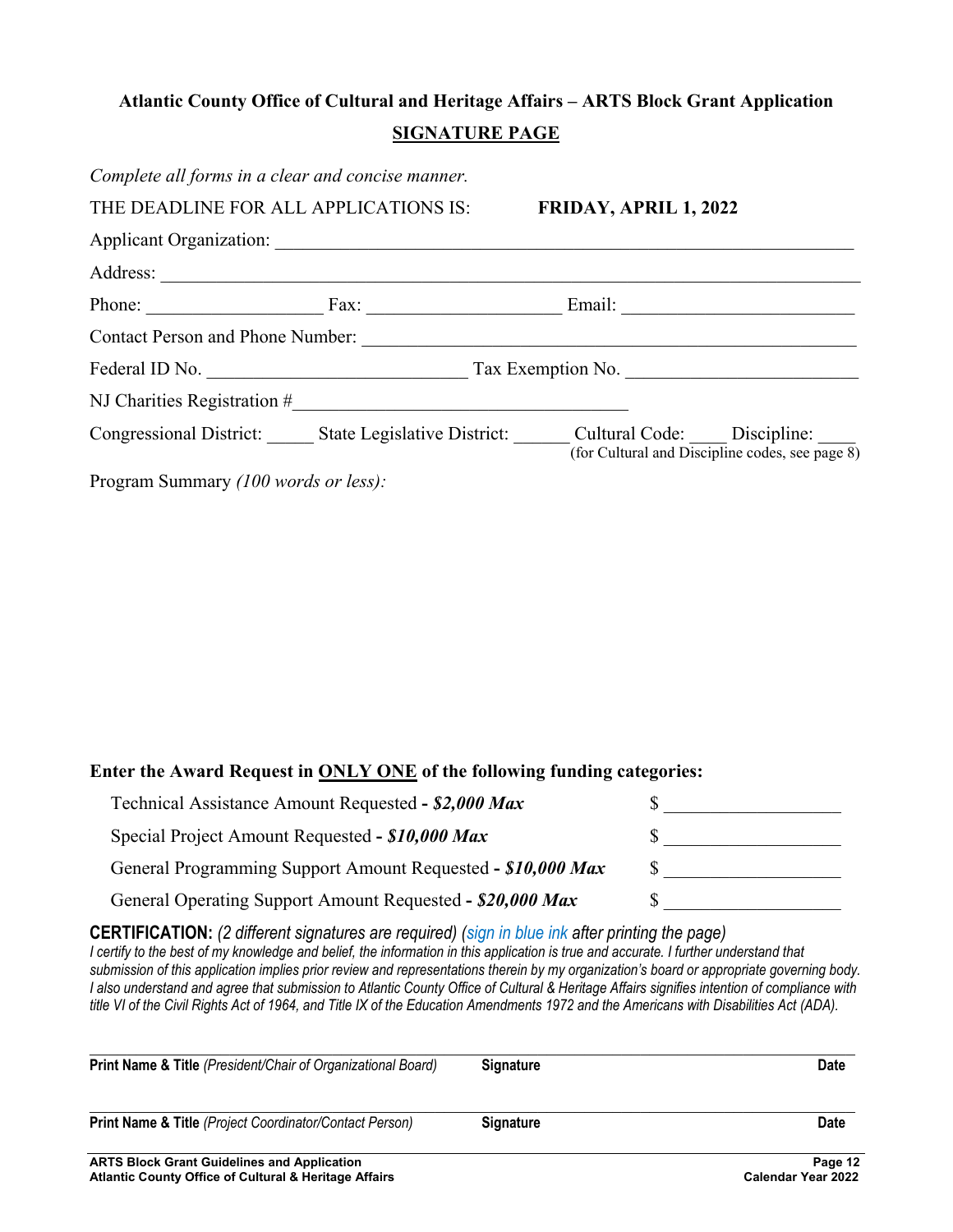#### **NARRATIVE INSTRUCTIONS**

NOTE: The Atlantic County Office of Cultural and Heritage Affairs Grants Review Panel will use the information provided herein to form its opinion of the value of the project and the appropriate funding level. Please provide enough specific information to allow the panel to make a valid decision and to prepare a sound grant proposal. Follow the Narrative Checklist below to help with organizing the narrative. *Narrative must be 3-5 typed pages, 1.5 spaced with 1" margins and 12 point.*

**Technical Assistance Applicants:** Provide a complete description of your proposed project. Include the title, program location, artists/presenters and date, if applicable. Give a *brief* history of your organization and explain how this project helps artistic enrichment. Please put the organization's name at the top of each page of the narrative, and number the pages sequentially.

**Special Project Applicants:** Provide a complete description of your proposed program/project. Include the title, program location, artists/presenters and date. Give a *brief* history of your organization and explain how this project helps artistic enrichment. Please put the organization's name at the top of each page of the narrative, and number the pages sequentially.

**General Programming Support Applicants:** Provide a complete description of your proposed events or activities. Include the titles, program locations, artists/presenters and dates of the program. Give a *brief* history of your organization and explain how these events or programs provide artistic or historic enrichment. Please put the organization's name at the top of each page of the narrative, and number the pages sequentially.

**General Operating Support Applicants:** *You must complete two distinct parts of your narrative.* The first should include a history of your organization, including major programs, goals and objectives. The second part must describe, in full, the intended use of the GOS grant funds received as the result of this application, and explain how it will further your organization's goals and objectives. Please put the organization's name at the top of each page of the narrative, and number the pages sequentially.

**Budget Narrative:** Applicants are strongly encouraged to include a synopsis of their budget within the narrative. This may take the form of a few paragraphs describing any anomalies in forms B, C  $\&$  D or just a review of the financial components of your organization. If your organization received panel comments in the past which involved questions relating to your financials, these should be addressed in this section.

#### **NARRATIVE CHECKLIST**

The following checklist has been prepared to help you develop a complete narrative. In general, be sure your proposal answers the standard questions: **who, what, when, where, why and how**.

Your narrative should strive to answer these questions:

- $\triangleright$  Did you tell us what the project/program is, who the artists/presenters are, where it will take place, and when it is scheduled?
- $\triangleright$  Did you tell us who your audience is? How many people will attend? How many will participate? What is the demographic distribution of your targeted audience? Include the elderly, children under 12, minorities, and persons with disabilities. **NOTE: A detailed**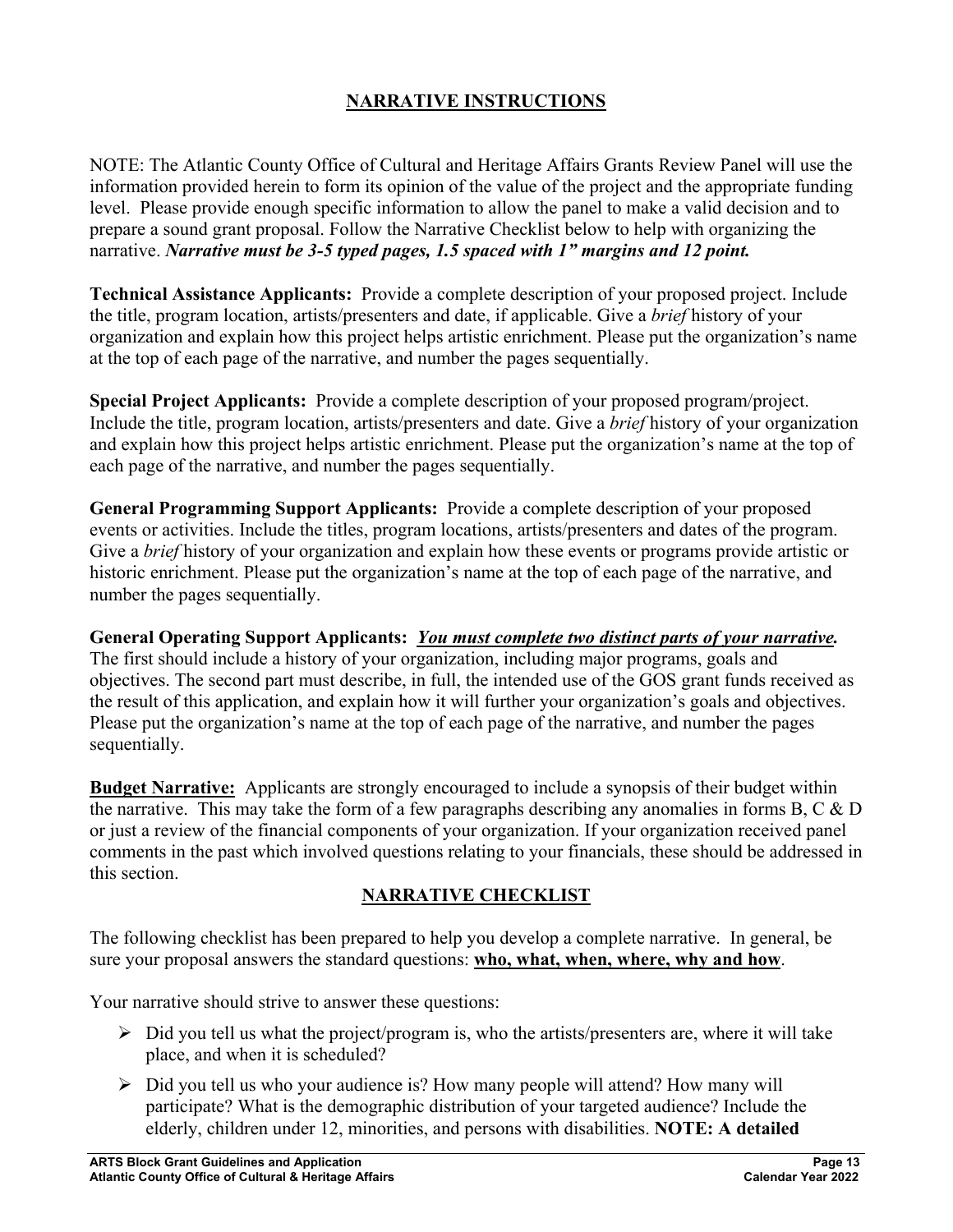**breakdown will be required as part of your final report. Please tell us here how you will gather the data required (see Form E).**

- $\triangleright$  Did you tell us why the project is important? How will it benefit the community? What is the social, cultural, and/or artistic significance of the program? What is the connection to the arts? Did you tell how your project will broaden, deepen, and/or diversify the community's participation in the arts?
- $\triangleright$  Did you explain the organization's mission? How will this project/program help you meet the organization's stated goals?
- $\triangleright$  Did you tell us why the organization's activities/programs are unique or exciting?
- $\triangleright$  Did you tell us what methods you have used to reach out to special needs audiences: persons with disabilities, senior citizens, children, ethnic minorities?

## **PUBLICITY PLAN**

In the past, this application has asked applicants to describe their plan for publicity. Rather than asking applicants to complete a publicity plan, the ACOCHA is providing a checklist of what it expects as a minimal approach to adequate publicity:

- $\triangleright$  Be sure to properly use the acknowledgments as stipulated on Page 10 of this application.
- Your organization should have a Social Media presence (e.g. Facebook, Twitter, Instagram, etc.) Social media announcements of upcoming events should be posted (always with images) about one month prior to the event. A follow-up posting should be made (with new images) about two weeks prior to the event.
- $\triangleright$  Give consideration as to how to reach underserved communities (i.e. disabled, elderly, youth, low- to moderate-income) in Atlantic County and the surrounding area. Consider what audiences you are not reaching and plan efforts to reach out to them. If you do not attract them, consider why and what can be done to build diversity in audience.
- $\triangleright$  Collecting audience demographics is critically important, not just to grant reporting, but to understand gaps in audience attraction. The only way to build audiences is to understand who is coming to your events and why, and who you are not reaching and why.

## **ADA PLAN**

Please provide a **one- to three-page narrative** plan describing efforts to ensure accessibility in facilities, programming, governance, and marketing or provide a copy of the organization's Boardapproved ADA Plan. The plan should address the following items:

- $\triangleright$  Organizational Mission Statement: An ADA Plan should include a few paragraphs describing the organization's background, mission and type of programming offered.
- Board-Approved ADA and Non-Discrimination Policy Statement: An ADA Plan should outline the attitudes, practices and policies which provide a conducive environment for inclusion of people with disabilities, including, but not limited to, employment/volunteer practices, interview processes, and accommodations for volunteers with special needs.
- Grievance Procedure: All non-profit organizations must develop their own Grievance Procedures. The purpose of a Grievance Procedure is to provide an internal mechanism for the prompt and equitable resolution of discrimination issues and complaints for employees, volunteers and **audience members**.
- $\triangleright$  Outline of Program and Services for People with Disabilities: The outline should include descriptions of current services and programs and those proposed to be implemented.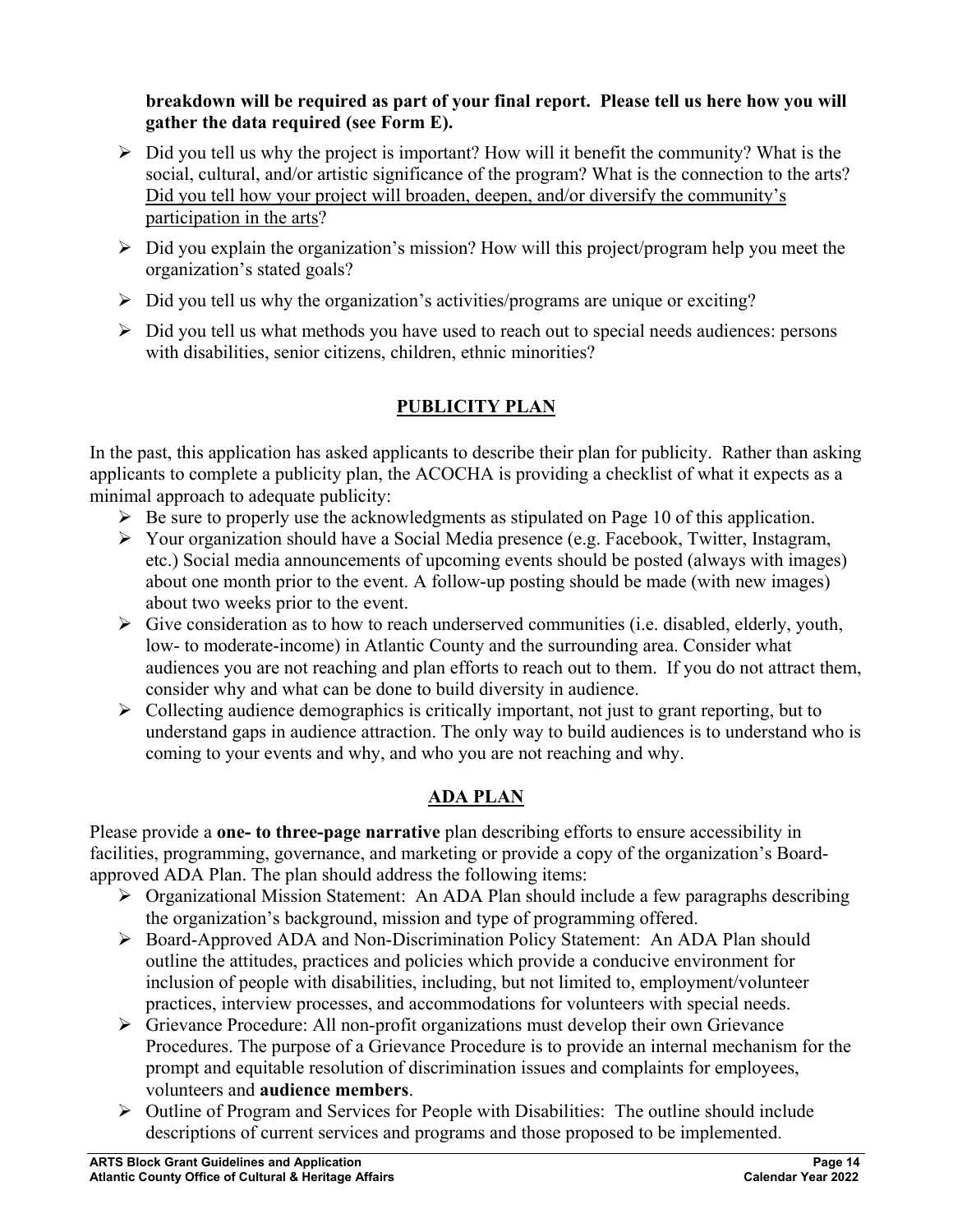- o Do you conduct sensitivity training with your staff and volunteers on an annual basis?
- o Do you provide reduced ticketing charges for disabled audience members and nondisabled assistive companions?
- $\triangleright$  Outline of Marketing, Publication Services and other Outreach Efforts to People with Disabilities: The outline should include current and proposed outreach efforts.
	- o Do you advertise through the County Department of Aging & Disabled?
	- o Do your press releases and advertising mention accessibility and provide contact information for further information?
	- o Do your fliers and brochures include standard accessibility logos?
- $\triangleright$  Outline of the Current Status of ADA Accessibility for All Venues to be Utilized:
	- o Have you completed a self-assessment of your facility? If so, what were the findings?
	- o Do you have ADA compliant parking with accessible spaces and drop off areas?
	- o Do you have wheelchair accessible routes to all public spaces?
	- o Do you have accessible bathrooms?
	- o Do you have wheelchair seating?
	- o Do you offer assistive listening devices to augment sound for people who are hearing impaired?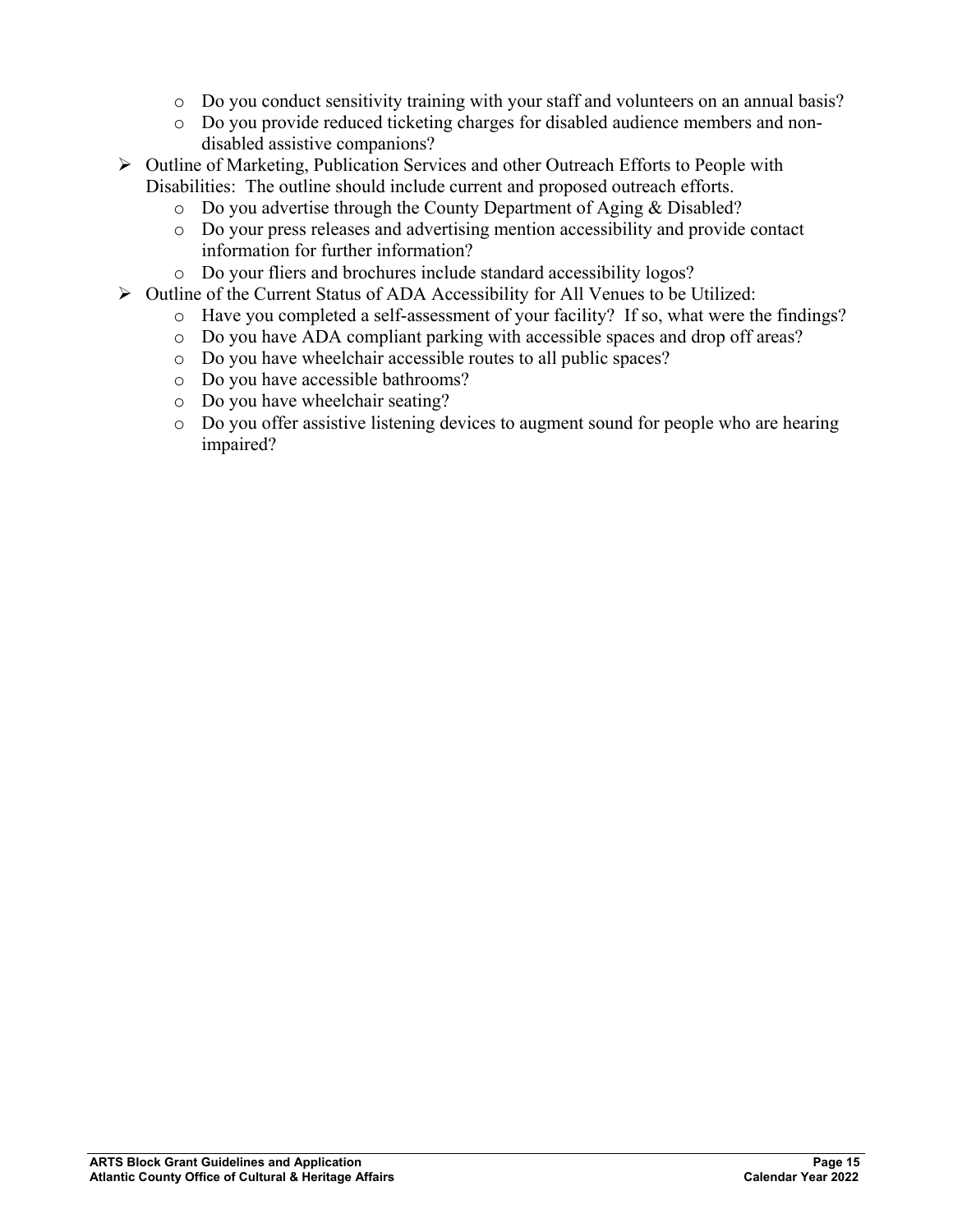#### **BLOCK GRANT ACTIVITIES CHART (FORM A)**

**Applicant Organization:** 

#### **ALL ORGANIZATIONS MUST COMPLETE THIS FORM.**

**This chart is intended to provide the panel with a listing of all the event(s) of your organization or project and the ability to see how the project fits into the total organization's activities. For a Special Project or General Programming Support please asterisk (\*) those activities relating to the project/programming.** *If you need additional space, please reproduce this page and number your copies.*

| Projected Year 2022 (1/1/22 - 12/31/22) |                            |                         |
|-----------------------------------------|----------------------------|-------------------------|
| <b>Dates</b>                            | Name of Project / Activity | <b>Total Attendance</b> |
|                                         |                            |                         |
|                                         |                            |                         |
|                                         |                            |                         |
|                                         |                            |                         |
|                                         |                            |                         |
|                                         |                            |                         |
|                                         |                            |                         |
|                                         |                            |                         |
|                                         |                            |                         |
|                                         |                            |                         |
|                                         |                            |                         |
|                                         |                            |                         |
|                                         |                            |                         |
|                                         |                            |                         |
|                                         |                            |                         |
|                                         |                            |                         |
| Last Year 2021 (1/1/21 - 12/31/21)      |                            |                         |
| <b>Dates</b>                            | Name of Project / Activity | <b>Total Attendance</b> |
|                                         |                            |                         |
|                                         |                            |                         |
|                                         |                            |                         |
|                                         |                            |                         |
|                                         |                            |                         |
|                                         |                            |                         |
|                                         |                            |                         |
|                                         |                            |                         |
|                                         |                            |                         |
|                                         |                            |                         |
|                                         |                            |                         |
|                                         |                            |                         |
|                                         |                            |                         |
|                                         |                            |                         |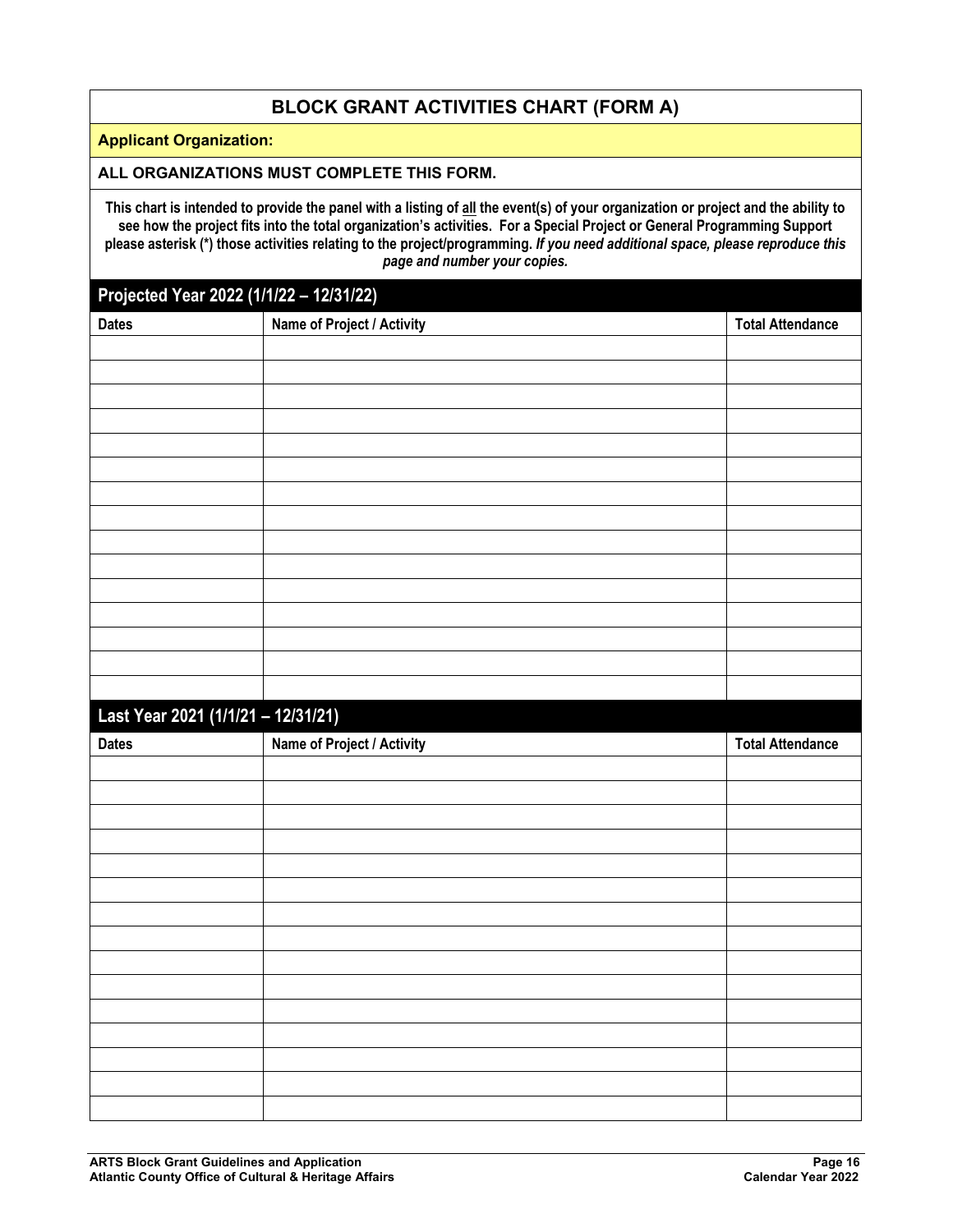#### **BLOCK GRANT FINANCE CHART - EXPENSES (FORM B)**

#### **Applicant Organization:**

#### Please round to the nearest dollar. **ALL ORGANIZATIONS MUST COMPLETE THIS FORM.**

It is strongly encouraged that the figures presented herein are explained in a budget narrative as part of your narrative component to this application. Also, make sure that you meet the match requirements of any grant request.

|                                            | 2022 Projected (1/22 - 12/22) |                |                    |              |  |  |  |
|--------------------------------------------|-------------------------------|----------------|--------------------|--------------|--|--|--|
| A. Personnel                               | <b>Grant Request</b>          | Matching Cash* | Matching In-Kind** | <b>Total</b> |  |  |  |
| Administrative Salaries (staff)            |                               |                |                    |              |  |  |  |
| Artistic/History Salaries                  |                               |                |                    |              |  |  |  |
| Technical/Production Salaries (IT, etc.)   |                               |                |                    |              |  |  |  |
| <b>Fringe Benefits</b>                     |                               |                |                    |              |  |  |  |
| <b>SUBTOTAL PERSONNEL</b>                  |                               |                |                    |              |  |  |  |
| <b>B. Outside Fees &amp; Services</b>      |                               |                |                    |              |  |  |  |
| Artistic/History (contracted)              |                               |                |                    |              |  |  |  |
| Other (contracted)                         |                               |                |                    |              |  |  |  |
| <b>SUBTOTAL OUTSIDE FEES AND SERVICES</b>  |                               |                |                    |              |  |  |  |
| <b>C. Capital Expenditures</b>             |                               |                |                    |              |  |  |  |
| Acquisitions                               |                               |                |                    |              |  |  |  |
| Other                                      |                               |                |                    |              |  |  |  |
| <b>SUBTOTAL CAPITAL EXPENDITURES</b>       |                               |                |                    |              |  |  |  |
| <b>D. Other Operating Expenses</b>         |                               |                |                    |              |  |  |  |
| Space Rental/Mortgage                      |                               |                |                    |              |  |  |  |
| Marketing (advertising, PR, etc.)          |                               |                |                    |              |  |  |  |
| Travel & Transportation                    |                               |                |                    |              |  |  |  |
| Phone & Postage                            |                               |                |                    |              |  |  |  |
| <b>Facility Maintenance</b>                |                               |                |                    |              |  |  |  |
| Rentals (port-o-johns, etc.)               |                               |                |                    |              |  |  |  |
| Supplies & Materials (includes printing)   |                               |                |                    |              |  |  |  |
| Insurance                                  |                               |                |                    |              |  |  |  |
| Technical/Production (non-personnel)       |                               |                |                    |              |  |  |  |
| Hospitality (Food expenses)                |                               |                |                    |              |  |  |  |
| Other (itemize if over 5% of Line E below) |                               |                |                    |              |  |  |  |
| <b>SUBTOTAL OTHER OPERATING EXPENSES</b>   |                               |                |                    |              |  |  |  |
| E. TOTAL CASH EXPENSES (A+B+C+D)           |                               |                |                    |              |  |  |  |

*\* Each organization must match the funding requested from the ACOCHA's BLOCK Grant programs at least on a 1:1 basis (colleges and universities at least 2:1). Match may consist of cash or a mix of cash and in-kind contributions. 75% of the match must be cash.* 

*\*\* In-kind contributions are donated goods and services, for which the organization does not pay cash, but which have documentable cash value. A volunteers' time can be included using the national rate of \$28.54/hour.*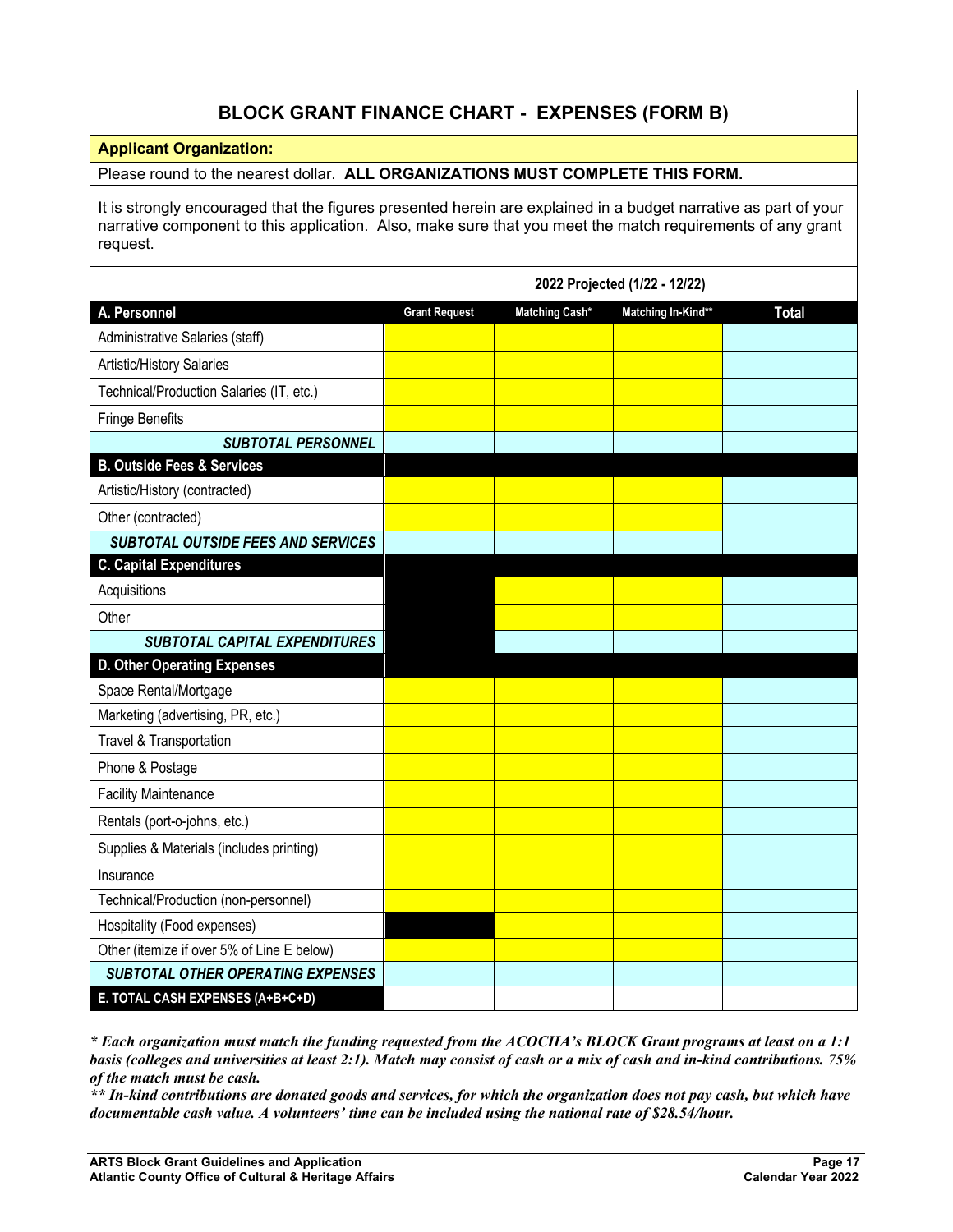| <b>BLOCK GRANT FINANCE CHART - INCOME (FORM C)</b>                                   |                               |  |  |  |  |
|--------------------------------------------------------------------------------------|-------------------------------|--|--|--|--|
| <b>Applicant Organization:</b>                                                       |                               |  |  |  |  |
| Please round to the nearest dollar. ALL ORGANIZATIONS MUST COMPLETE THIS FORM.       |                               |  |  |  |  |
|                                                                                      | 2022 Projected (1/22 - 12/22) |  |  |  |  |
| A. Earned Income                                                                     |                               |  |  |  |  |
| Admissions (Ticket Sales, registrations)                                             |                               |  |  |  |  |
| Contracted Service Revenue (Rides, etc.)                                             |                               |  |  |  |  |
| Merchandise, concession, ad sales                                                    |                               |  |  |  |  |
| Other (Property sales and all investment income to be spent)                         |                               |  |  |  |  |
| <b>SUBTOTAL EARNED INCOME</b>                                                        |                               |  |  |  |  |
| B. Contributed Income/Private (Itemized in Form D: Fundraising)                      |                               |  |  |  |  |
| <b>Corporations &amp; Businesses</b>                                                 |                               |  |  |  |  |
| Foundations & Non-Profits                                                            |                               |  |  |  |  |
| Individuals & Other Private Sources                                                  |                               |  |  |  |  |
| <b>SUBTOTAL CONTRIBUTED INCOME/PRIVATE</b>                                           |                               |  |  |  |  |
| <b>C. Contributed Income/Government</b>                                              |                               |  |  |  |  |
| Government Grants (other than this grant)                                            |                               |  |  |  |  |
| <b>SUBTOTAL OF ALL CONTRIBUTED INCOME/GOV.</b>                                       |                               |  |  |  |  |
| D. Other Income                                                                      |                               |  |  |  |  |
| CASH (include carry-forward surplus and other unearned and non-contributed<br>income |                               |  |  |  |  |
| LOANS used to support the activities of the organization                             |                               |  |  |  |  |
| IN-KIND: Volunteer hours, value of donations used toward project, etc.*              |                               |  |  |  |  |
| ATLANTIC COUNTY C&H AWARD (Requested for 2022)                                       |                               |  |  |  |  |
| <b>SUBTOTAL OTHER INCOME</b>                                                         |                               |  |  |  |  |
| <b>E. TOTAL INCOME</b>                                                               |                               |  |  |  |  |

*\*In-kind contributions are donated goods and services, for which the organization does not pay cash, but which have documentable cash value. A volunteers' time can be included using the national rate of \$28.54/hour.*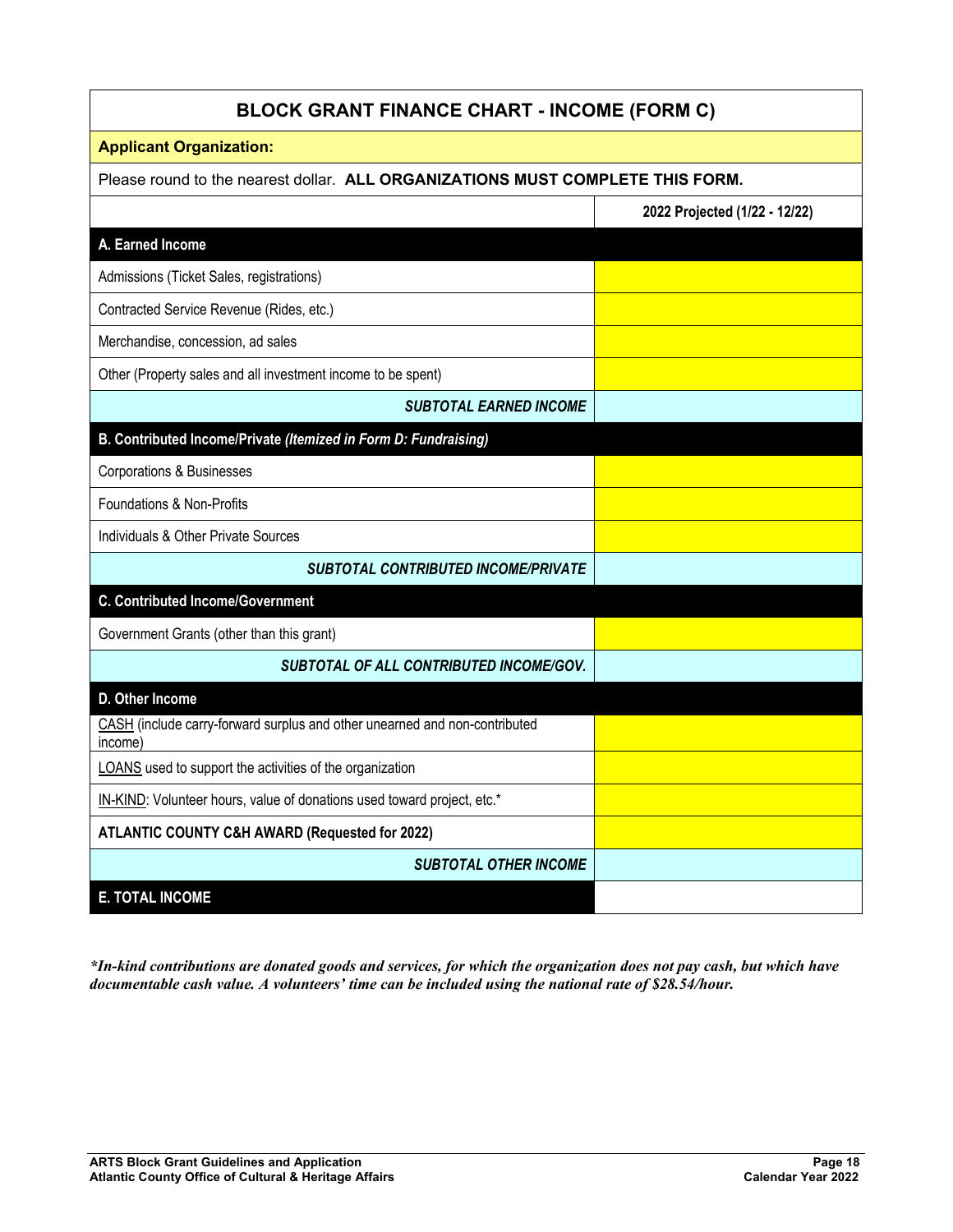| <b>BLOCK GRANT FINANCE CHART - FUNDRAISING (FORM D)</b>                        |                               |  |  |  |
|--------------------------------------------------------------------------------|-------------------------------|--|--|--|
| <b>Applicant Organization:</b>                                                 |                               |  |  |  |
| Please round to the nearest dollar. ALL ORGANIZATIONS MUST COMPLETE THIS FORM. |                               |  |  |  |
| <b>SOURCES</b>                                                                 | 2022 Projected (1/22 - 12/22) |  |  |  |
| A. Corporations & Businesses (List individually below)                         |                               |  |  |  |
|                                                                                |                               |  |  |  |
|                                                                                |                               |  |  |  |
|                                                                                |                               |  |  |  |
|                                                                                |                               |  |  |  |
|                                                                                |                               |  |  |  |
|                                                                                |                               |  |  |  |
|                                                                                |                               |  |  |  |
|                                                                                |                               |  |  |  |
|                                                                                |                               |  |  |  |
| <b>SUBTOTAL CORPORATIONS &amp; BUSINESSES</b>                                  |                               |  |  |  |
| B. Foundations & Non-Profits (List individually below)                         |                               |  |  |  |
|                                                                                |                               |  |  |  |
|                                                                                |                               |  |  |  |
|                                                                                |                               |  |  |  |
|                                                                                |                               |  |  |  |
|                                                                                |                               |  |  |  |
| <b>SUBTOTAL FOUNDATIONS</b>                                                    |                               |  |  |  |
| C. Individuals                                                                 |                               |  |  |  |
|                                                                                |                               |  |  |  |
| <b>SUBTOTAL INDIVIDUALS</b>                                                    |                               |  |  |  |
| D. Government (other than this grant)                                          |                               |  |  |  |
|                                                                                |                               |  |  |  |
|                                                                                |                               |  |  |  |
|                                                                                |                               |  |  |  |
| <b>SUBTOTAL GOVERNMENT</b>                                                     |                               |  |  |  |
| <b>E. TOTAL FUNDRAISING</b>                                                    |                               |  |  |  |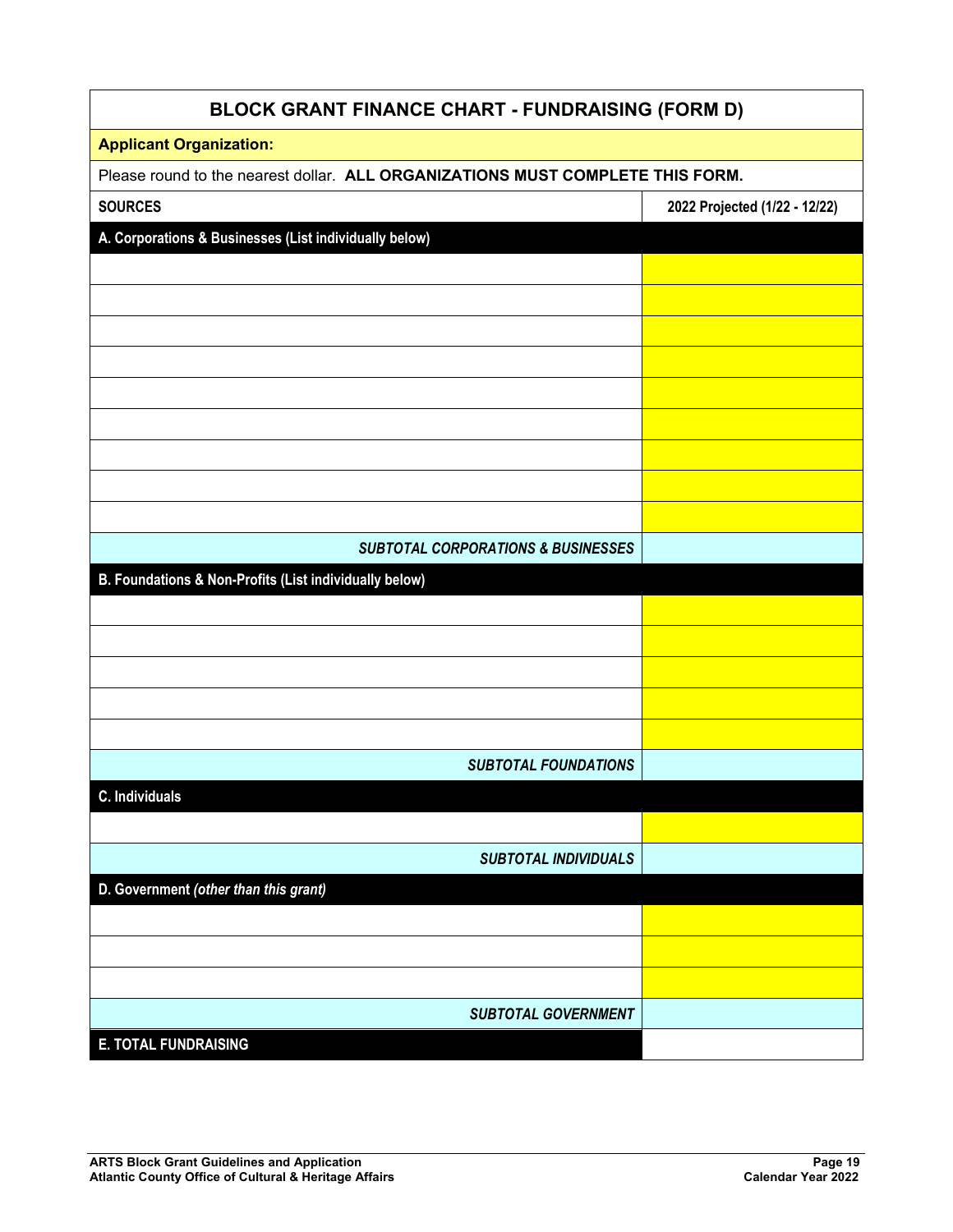#### **BLOCK GRANT COMMUNITY CHART (FORM E)**

**Applicant Organization:** 

#### **ALL ORGANIZATIONS MUST COMPLETE THIS FORM.**

**Based on reporting requirements from the State and Federal agencies supporting the Block Grant Program, we must provide additional demographic analysis of the community being served by our programs.** 

**Please provide the following information.** 

*NOTE: The numbers provided on this form may be estimates based on prior years. When your final report is submitted, actual figures will be requested.*

|                                   | General<br>Population*                                                                 | <b>Board</b> | <b>Executive</b><br><b>Staff</b> | <b>Support</b><br><b>Staff</b> | <b>Volunteers</b> | <b>Artists</b> | Live<br><b>Audiences</b> |
|-----------------------------------|----------------------------------------------------------------------------------------|--------------|----------------------------------|--------------------------------|-------------------|----------------|--------------------------|
| Total #                           | 274,549                                                                                |              |                                  |                                |                   |                |                          |
| African-American                  | 46,948                                                                                 |              |                                  |                                |                   |                |                          |
| Asian/Pacific<br>Islander         | 23,062                                                                                 |              |                                  |                                |                   |                |                          |
| Native American                   | 1,922                                                                                  |              |                                  |                                |                   |                |                          |
| Hispanic                          | 52,713                                                                                 |              |                                  |                                |                   |                |                          |
| White                             | 195,204                                                                                |              |                                  |                                |                   |                |                          |
| Multi-racial                      | 7,413                                                                                  |              |                                  |                                |                   |                |                          |
| N.J. residents                    | 274,549                                                                                |              |                                  |                                |                   |                |                          |
| Adults                            | 200,970                                                                                |              |                                  |                                |                   |                |                          |
| Children                          | 73,579                                                                                 |              |                                  |                                |                   |                |                          |
| Seniors Over 65                   | 49,144                                                                                 |              |                                  |                                |                   |                |                          |
| Persons w/<br><b>Disabilities</b> | 25,533                                                                                 |              |                                  |                                |                   |                |                          |
|                                   | A. Estimated number of people served by Special Project/Program:                       |              |                                  |                                |                   |                |                          |
|                                   | B. Total number of people served by your organization:                                 |              |                                  |                                |                   |                |                          |
|                                   | (Total annual attendance figures for performances, workshops, classes, seminars, etc.) |              |                                  |                                |                   |                |                          |

*\*as per 2010 Census*